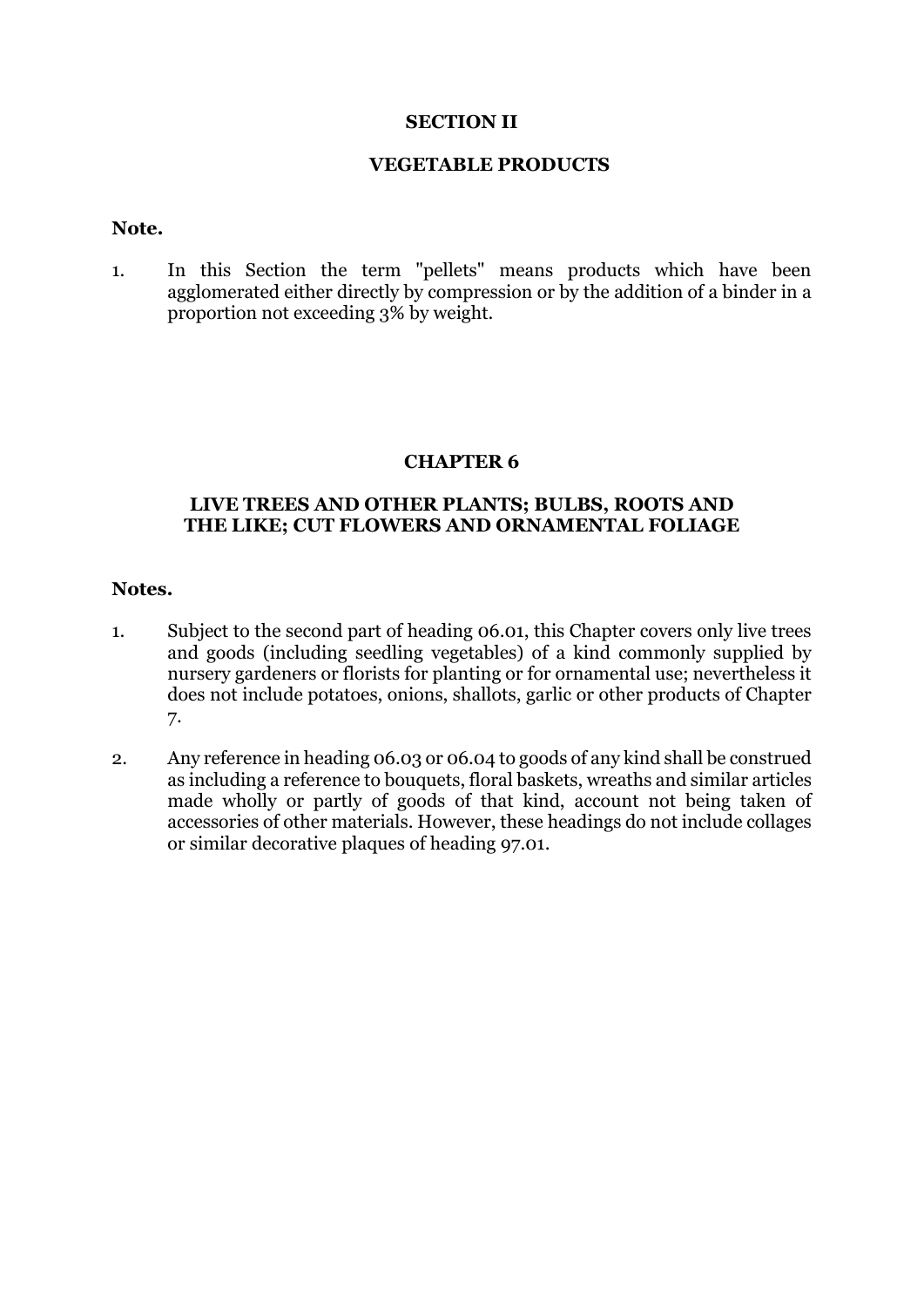| <b>HS</b> | <b>CET</b> | <b>DESCRIPTION OF GOODS</b>                                                                                                                                   | <b>DUTY</b><br><b>RATE</b> | <b>UNIT</b> | <b>SITC</b><br><b>REV4</b> |
|-----------|------------|---------------------------------------------------------------------------------------------------------------------------------------------------------------|----------------------------|-------------|----------------------------|
| 06.01     |            | Bulbs, tubers, tuberous roots, corms, crowns and<br>rhizomes, dormant, in growth or in flower; chicory<br>plants and roots other than roots of heading 12.12. |                            |             |                            |
| 0601.10   | 00         | - Bulbs, tubers, tuberous roots, corms, crowns and<br>rhizomes, dormant                                                                                       | Free                       | kg & No     | 292.611                    |
| 0601.20   | 00         | - Bulbs, tubers, tuberous roots, corms, crowns and<br>rhizomes, in growth or in flower; chicory<br>plants and roots:                                          |                            |             |                            |
| 0601.20   | 10         | --- Bulbs, tubers, tuberous roots, corms, crowns and<br>rhizomes, in growth or in flower                                                                      | Free                       | kg & No     | 292.612                    |
| 0601.20   | 20         | - - - Chicory plants                                                                                                                                          | Free                       | kg & No     | 292.613                    |
| 0601.20   | 30         | $--$ Roots                                                                                                                                                    | 5%                         | kg & No     | 292.619                    |
| 06.02     |            | Other live plants (including their roots), cuttings                                                                                                           |                            |             |                            |
|           |            | and slips; mushroom spawn.                                                                                                                                    |                            |             |                            |
| 0602.10   | 00         | - Unrooted cuttings and slips                                                                                                                                 | Free                       | kg & No     | 292.691                    |
| 0602.20   | 00         | - Trees, shrubs and bushes, grafted or not, of kinds<br>which bear edible fruit or nuts                                                                       | Free                       | kg & No     | 292.692                    |
| 0602.30   | 00         | - Rhododendrons and azaleas, grafted or not                                                                                                                   | Free                       | kg & No     | 292.693                    |
| 0602.40   | 00         | - Roses, grafted or not                                                                                                                                       | Free                       | kg & No     | 292.694                    |
| 0602.90   | 00         | - Other:                                                                                                                                                      |                            |             |                            |
| 0602.90   | 10         | - - - Banana plants                                                                                                                                           | 15%                        | kg          | 292.695                    |
| 0602.90   | 20         | - - - Coconut plants                                                                                                                                          | 15%                        | kg          | 292.696                    |
| 0602.90   | 30         | - - - Cocoa plants                                                                                                                                            | 15%                        | kg          | 292.697                    |
| 0602.90   | 40         | - - - Citrus plants                                                                                                                                           | 15%                        | kg          | 292.698                    |
| 0602.90   | 90         | $--$ Other                                                                                                                                                    | Free                       | kg          | 292.699                    |
| 06.03     |            | Cut flowers and flower buds of a kind suitable for                                                                                                            |                            |             |                            |
|           |            | bouquets or for ornamental purposes, fresh, dried,<br>dyed,<br>bleached,<br>impregnated<br>otherwise<br><b>or</b>                                             |                            |             |                            |
|           |            | prepared.                                                                                                                                                     |                            |             |                            |
|           |            | - Fresh:                                                                                                                                                      |                            |             |                            |
| 0603.11   | 00         | - - Roses                                                                                                                                                     | 40%                        | kg          | 292.7111                   |
| 0603.12   | $00\,$     | - - Carnations                                                                                                                                                | 40%                        | kg          | 292.7112                   |
| 0603.13   | $00\,$     | - - Orchids                                                                                                                                                   | 40%                        | kg          | 292.7113                   |
| 0603.14   | 00         | - - Chrysanthemums                                                                                                                                            | 40%                        | kg          | 292.7114                   |
|           |            | - - Lilies (Lilium spp.):                                                                                                                                     |                            |             |                            |
| 0603.15   | 10         | - - - Ginger lilies                                                                                                                                           | 40%                        | kg          | 292.7116                   |
| 0603.15   | 90         | - - - Other lilies                                                                                                                                            | 40%                        | kg          | 292.71191                  |
| 0603.19   | $00\,$     | - - Other:                                                                                                                                                    |                            |             |                            |
| 0603.19   | 10         | - - - Anthuriums                                                                                                                                              | 40%                        | kg          | 292.7115                   |
| 0603.19   | 30         | --- Gerberas                                                                                                                                                  | 40%                        | kg          | 292.7117                   |
| 0603.19   | 40         | - - - Heliconias (Heliconia spp.)                                                                                                                             | 40%                        | kg          | 292.7118                   |
| 0603.19   | 90         | $--$ Other                                                                                                                                                    | 40%                        | kg          | 292.71199                  |
| 0603.90   | $00\,$     | - Other                                                                                                                                                       | 40%                        | kg          | 292.719                    |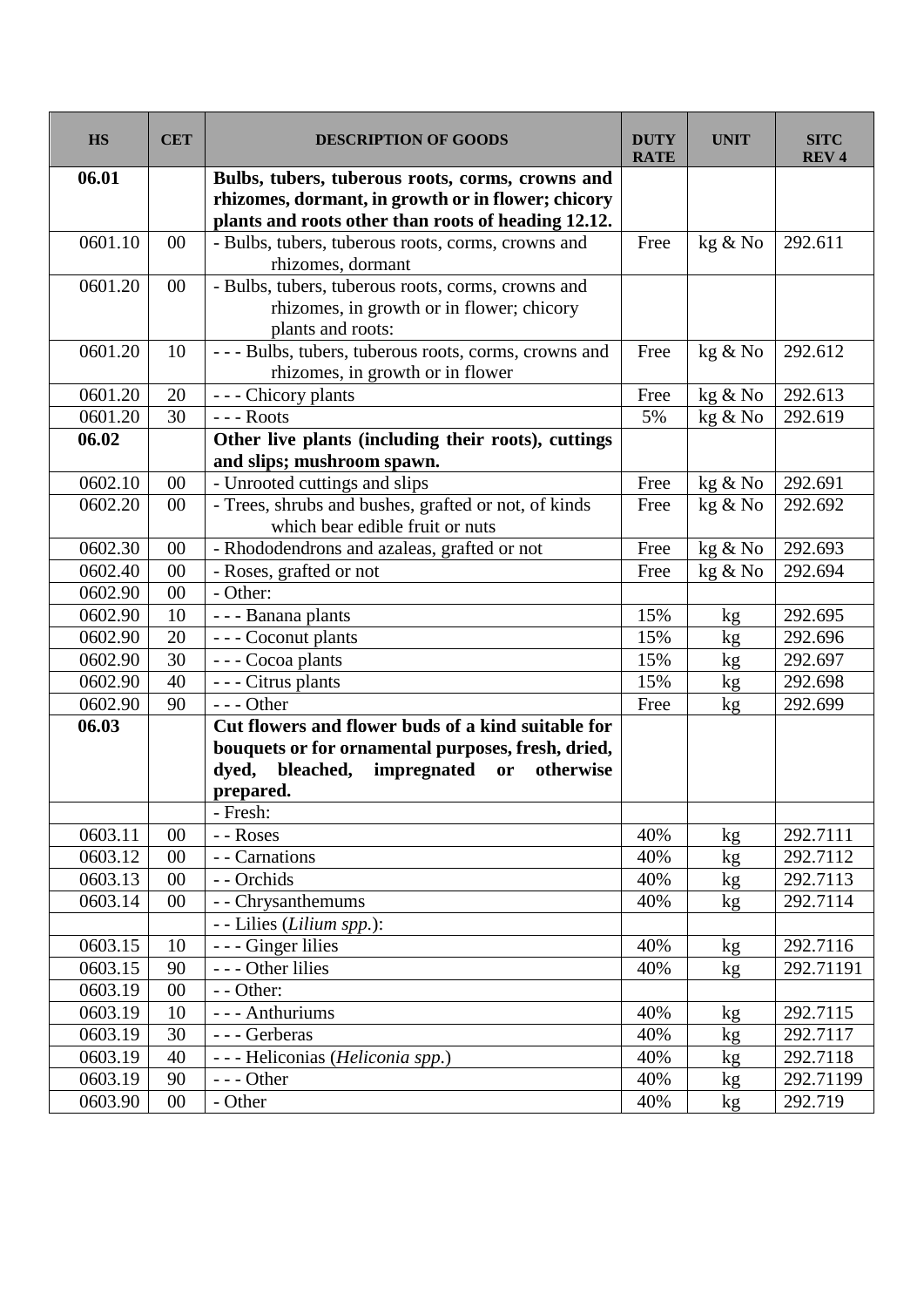| <b>HS</b> | <b>CET</b> | <b>DESCRIPTION OF GOODS</b>                                                                                                                                                                                                                                           | <b>DUTY</b><br><b>RATE</b> | <b>UNIT</b> | <b>SITC</b><br><b>REV4</b> |
|-----------|------------|-----------------------------------------------------------------------------------------------------------------------------------------------------------------------------------------------------------------------------------------------------------------------|----------------------------|-------------|----------------------------|
| 06.04     |            | Foliage, branches and other parts of plants,<br>without flowers or flower buds, and grasses,<br>mosses and lichens, being goods of a kind suitable<br>for bouquets or for ornamental purposes, fresh,<br>dried, dyed, bleached, impregnated or otherwise<br>prepared. |                            |             |                            |
| 0604.20   | $00\,$     | - Fresh                                                                                                                                                                                                                                                               | 40%                        | kg          | 292.723                    |
| 0604.90   | $00\,$     | - Other                                                                                                                                                                                                                                                               | 40%                        | kg          | 292.724                    |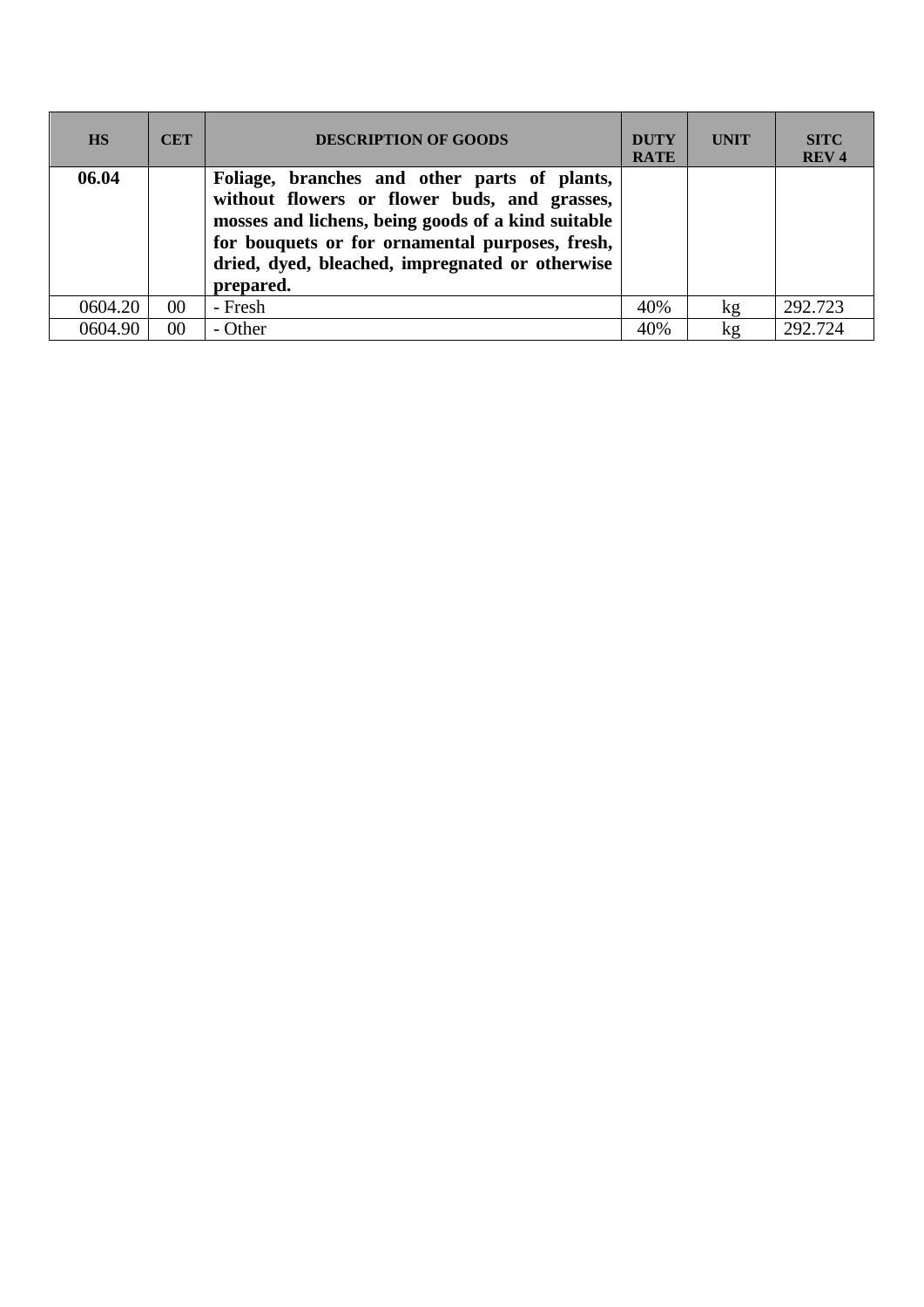# **EDIBLE VEGETABLES AND CERTAIN ROOTS AND TUBERS**

- 1. This Chapter does not cover forage products of heading 12.14.
- 2. In headings 07.09, 07.10, 07.11 and 07.12 the word "vegetables" includes edible mushrooms, truffles, olives, capers, marrows, pumpkins, aubergines, sweet corn (*Zea mays var. saccharata*), fruits of the genus *Capsicum* or of the genus *Pimenta*, fennel, parsley, chervil, tarragon, cress and sweet marjoram (*Majorana hortensis or Origanum majorana*).
- 3. Heading 07.12 covers all dried vegetables of the kinds falling in headings 07.01 to 07.11, other than:
	- (a) dried leguminous vegetables, shelled (heading 07.13);
	- (b) sweet corn in the forms specified in headings 11.02 to 11.04;
	- (c) flour, meal,powder, flakes, granules and pellets of potatoes (heading 11.05);
	- (d) flour, meal and powder of the dried leguminous vegetables of heading 07.13 (heading 11.06).
- 4. However, dried or crushed or ground fruits of the genus *Capsicum* or of the genus *Pimenta* are excluded from this Chapter (heading 09.04)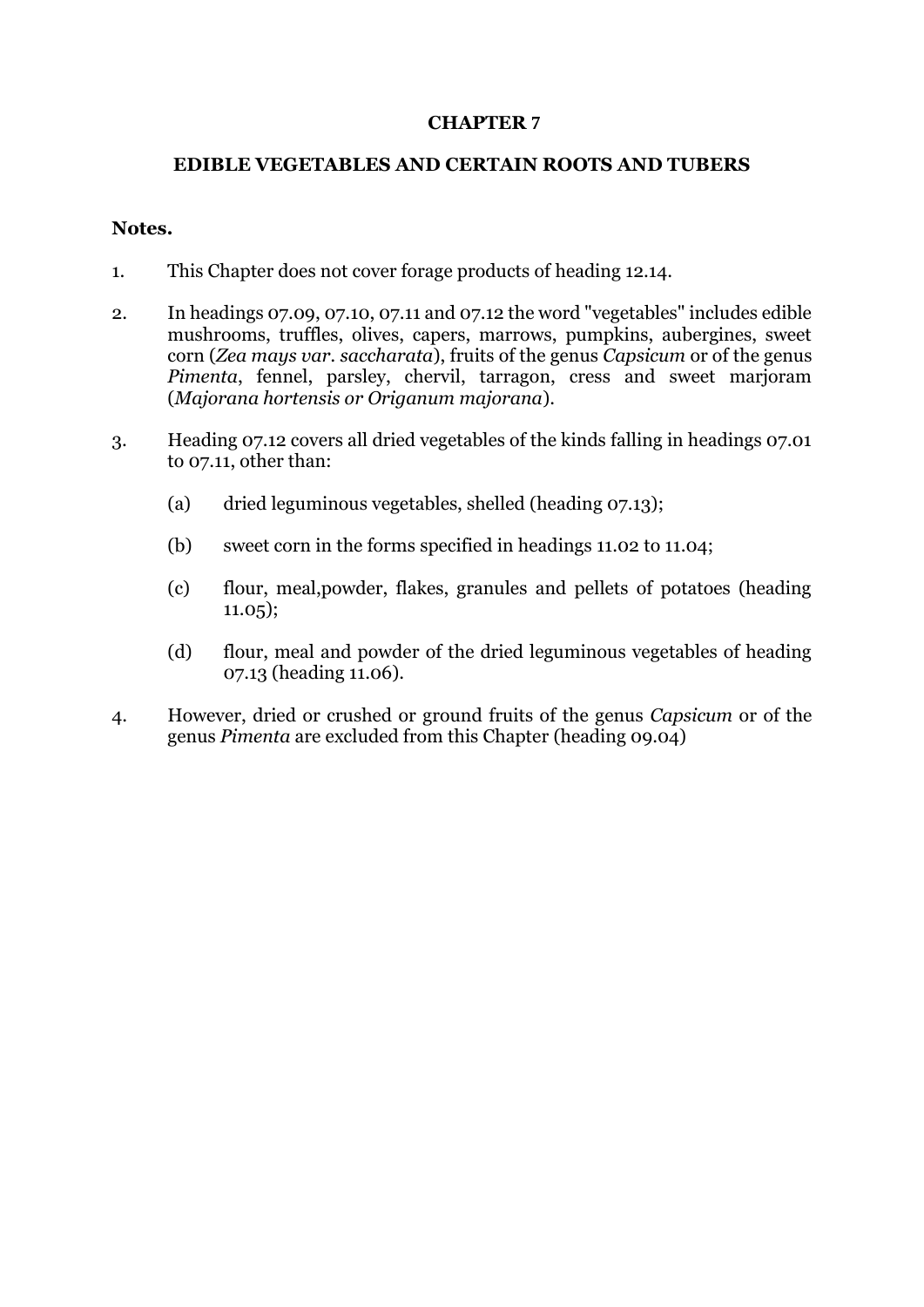| <b>HS</b> | <b>CET</b> | <b>DESCRIPTION OF GOODS</b>                                       | <b>DUTY</b><br><b>RATE</b> | <b>UNIT</b>   | <b>SITC</b><br><b>REV4</b> |
|-----------|------------|-------------------------------------------------------------------|----------------------------|---------------|----------------------------|
| 07.01     |            | Potatoes, fresh or chilled.                                       |                            |               |                            |
| 0701.10   | 00         | - Seed                                                            | Free                       | kg            | 054.11                     |
| 0701.90   | 00         | - Other                                                           | 5%                         | kg            | 054.19                     |
| 0702.00   | 00         | Tomatoes, fresh or chilled.                                       | 5%                         | kg            | 054.4                      |
| 07.03     |            | Onions, shallots, garlic, leeks and other alliaceous              |                            |               |                            |
|           |            | vegetables, fresh or chilled.                                     |                            |               |                            |
| 0703.10   | 00         | - Onions and shallots:                                            |                            |               |                            |
| 0703.10   | 10         | --- Onions                                                        | 5%                         | kg            | 054.511                    |
| 0703.10   | 20         | --- Shallots (eschallots)                                         | 5%                         | kg            | 054.512                    |
| 0703.20   | 00         | - Garlic                                                          | Free                       | kg            | 054.521                    |
| 0703.90   | 00         | - Leeks and other alliaceous vegetables                           | 5%                         | kg            | 054.529                    |
| 07.04     |            | Cabbages, cauliflowers, kohlrabi, kale and similar                |                            |               |                            |
|           |            | edible brassicas, fresh or chilled.                               |                            |               |                            |
| 0704.10   | 00         | - Cauliflowers and headed broccoli:                               |                            |               |                            |
| 0704.10   | 10         | --- Cauliflowers                                                  | 5%                         | kg            | 054.531                    |
| 0704.10   | 90         | $--$ Other                                                        | 5%                         | kg            | 054.532                    |
| 0704.20   | 00         | - Brussels sprouts                                                | 5%                         | $\mathrm{kg}$ | 054.533                    |
| 0704.90   | 00         | - Other:                                                          |                            |               |                            |
| 0704.90   | 10         | --- Cabbages                                                      | 5%                         | kg            | 054.534                    |
| 0704.90   | 90         | --- Other                                                         | 5%                         | kg            | 054.539                    |
| 07.05     |            | Lettuce (Lactuca stavia) and chicory (Chichorium                  |                            |               |                            |
|           |            | spp.), fresh or chilled                                           |                            |               |                            |
|           |            | - Lettuce:                                                        |                            |               |                            |
| 0705.11   | 00         | - - Cabbage lettuce (head lettuce)                                | 5%                         | kg            | 054.541                    |
| 0705.19   | 00         | - - Other                                                         | 5%                         | kg            | 054.542                    |
|           |            | - Chicory:                                                        |                            |               |                            |
| 0705.21   | 00         | - - Witloof chicory (Chichorium intybus var.<br><i>foliosum</i> ) | 5%                         | kg            | 054.543                    |
| 0705.29   | 00         | - - Other                                                         | 5%                         | kg            | 054.549                    |
| 07.06     |            | Carrots, turnips, salad beetroot, salsify, celeriac,              |                            |               |                            |
|           |            | radishes and similar edible roots, fresh or chilled.              |                            |               |                            |
| 0706.10   | $00\,$     | - Carrots and turnips:                                            |                            |               |                            |
| 0706.10   | 10         | --- Carrots                                                       | 15%                        | kg            | 054.551                    |
| 0706.10   | 90         | $--$ Other                                                        | 15%                        | kg            | 054.552                    |
| 0706.90   | $00\,$     | - Other:                                                          |                            |               |                            |
| 0706.90   | 10         | $---$ Beets                                                       | 15%                        | kg            | 054.553                    |
| 0706.90   | 90         | $--$ Other                                                        | 15%                        | kg            | 054.559                    |
| 07.07     |            | Cucumbers and gherkins, fresh or chilled.                         |                            |               |                            |
| 0707.00   | 10         | - - - Cucumbers                                                   | 15%                        | kg            | 054.561                    |
| 0707.00   | 20         | - - - Gherkins                                                    | 15%                        | kg            | 054.562                    |
| 07.08     |            | Leguminous vegetables, shelled or unshelled, fresh<br>or chilled. |                            |               |                            |
| 0708.10   | 00         | - Peas (Pisum Sativum)                                            | Free                       | kg            | 054.573                    |
| 0708.20   | 00         | - Beans (Vigna spp, Phaseolus spp.):                              |                            |               |                            |
| 0708.20   | 10         | --- String beans ( <i>Phaseolus vulgaris</i> )                    | Free                       | kg            | 054.574                    |
| 0708.20   | 20         | --- Bora (bodi) beans (Vigna spp.)                                | Free                       | $\mathbf{kg}$ | 054.575                    |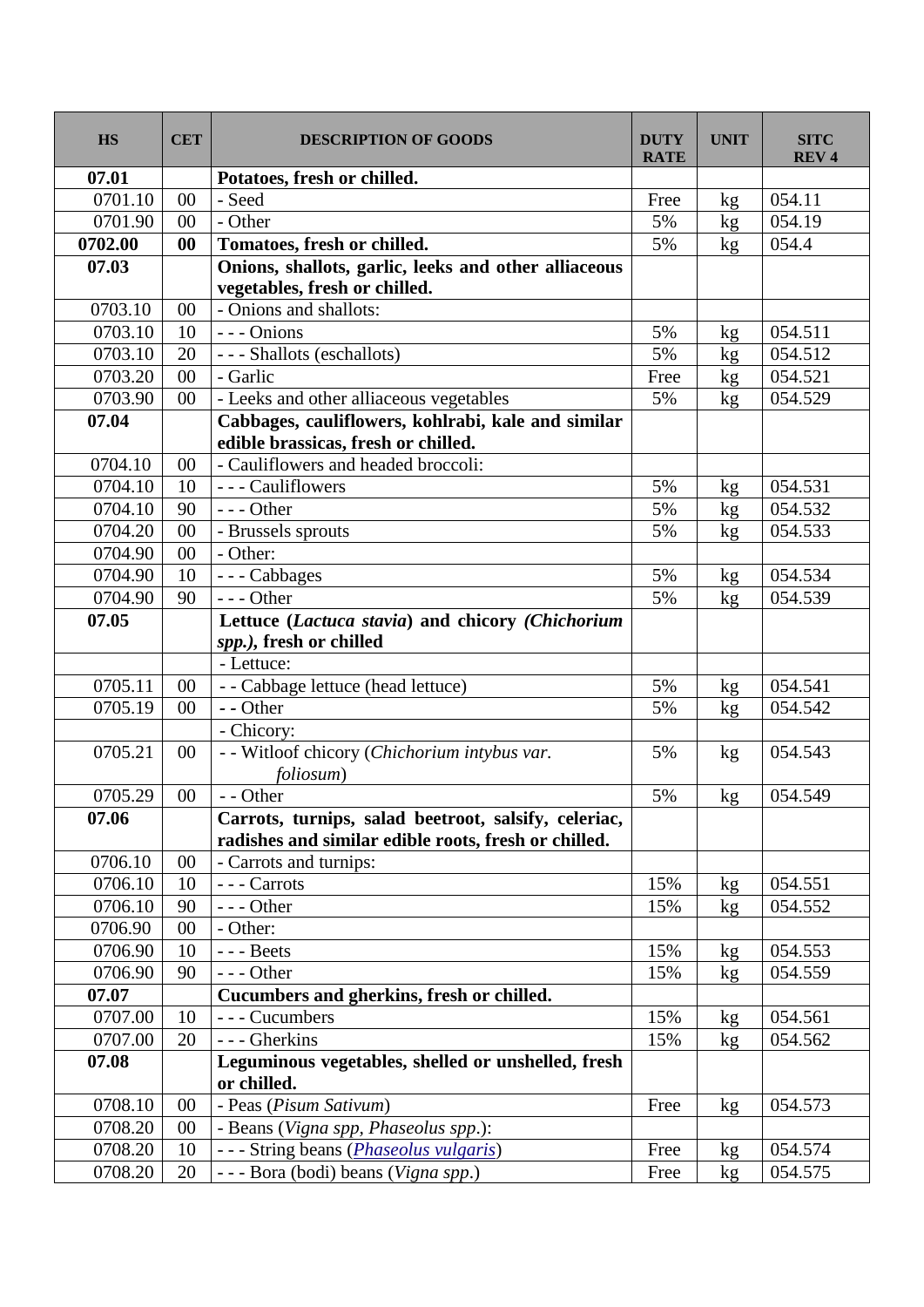| <b>HS</b> | <b>CET</b> | <b>DESCRIPTION OF GOODS</b>                                            | <b>DUTY</b><br><b>RATE</b> | <b>UNIT</b> | <b>SITC</b><br><b>REV4</b> |
|-----------|------------|------------------------------------------------------------------------|----------------------------|-------------|----------------------------|
| 0708.20   | 30         | - - - Blackeye peas (Vigna unguiculata)                                | Free                       | kg          | 054.572                    |
| 0708.20   | 90         | $--$ Other                                                             | Free                       | kg          | 054.576                    |
| 0708.90   | $00\,$     | - Other leguminous vegetables:                                         |                            |             |                            |
| 0708.90   | 10         | - - - Pigeon peas (Cajanus cajan)                                      | Free                       | kg          | 054.571                    |
| 0708.90   | 90         | $--$ Other                                                             | Free                       | kg          | 054.579                    |
| 07.09     |            | Other vegetables, fresh or chilled.                                    |                            |             |                            |
| 0709.20   | 00         | - Asparagus                                                            | 15%                        | kg          | 054.592                    |
| 0709.30   | 00         | - Aubergines (egg-plants)                                              | 5%                         | kg          | 054.593                    |
| 0709.40   | $00\,$     | - Celery other than celeriac                                           | 15%                        | kg          | 054.594                    |
|           |            | - Mushrooms and truffles:                                              |                            |             |                            |
| 0709.51   | 00         | - - Mushrooms of the genus Agaricus                                    | 15%                        | kg          | 054.581                    |
| 0709.59   | 00         | - - Other                                                              | 15%                        | kg          | 054.589                    |
| 0709.60   | 00         | - Fruits of the genus Capsicum or of the genus<br>Pimenta:             |                            |             |                            |
| 0709.60   | 10         | - - - Sweet peppers                                                    | 5%                         | kg          | 054.5941                   |
| 0709.60   | 90         | $--$ Other                                                             | 40%                        | kg          | 054.5949                   |
| 0709.70   | 00         | - Spinach, New Zealand spinach and orache spinach<br>(garden spinach)  | 15%                        | kg          | 054.595                    |
|           |            | - Other:                                                               |                            |             |                            |
| 0709.91   | 00         | - - Globe artichokes                                                   | 15%                        | kg          | 054.5995                   |
| 0709.92   | 00         | - - Olives                                                             | 15%                        | kg          | 054.5996                   |
| 0709.93   | $00\,$     | - - Pumpkins, squash and gourds (Cucurbita spp.);                      |                            |             |                            |
| 0709.93   | 10         | - - - Pumpkins                                                         | 40%                        | kg          | 054.5993                   |
| 0709.93   | 90         | $--$ Other                                                             | 15%                        | kg          | 054.5999                   |
| 0709.99   | 00         | - - Other:                                                             |                            |             |                            |
| 0709.99   | 10         | - - - Zucchini                                                         | 5%                         | kg          | 054.5991                   |
| 0709.99   | 20         | --- Ochroes                                                            | 15%                        | kg          | 054.5992                   |
| 0709.99   | 30         | - - - Sweet corn (corn on the cob)                                     | 15%                        | kg          | 054.5994                   |
| 0709.99   | 90         | $--$ Other                                                             | 15%                        | kg          | 054.5999                   |
| 07.10     |            | Vegetables (uncooked or cooked by steaming or                          |                            |             |                            |
|           |            | boiling in water), frozen.                                             |                            |             |                            |
| 0710.10   | 00         | - Potatoes                                                             | 5%                         | kg          | 054.691                    |
|           |            | - Leguminous vegetables, shelled or unshelled:                         |                            |             |                            |
| 0710.21   | $00\,$     | - - Peas (Pisum Sativum):                                              |                            |             |                            |
| 0710.21   | 10         | - - - Garden peas for use in industry                                  | Free                       | kg          | 054.6921                   |
| 0710.21   | 20         | --- Other peas for use in industry                                     | Free                       | kg          | 054.6922                   |
| 0710.21   | 90         | $--$ Other                                                             | 15%                        | kg          | 054.6929                   |
| 0710.22   | $00\,$     | -- Beans (Vigna spp., Phaseolus spp.):                                 |                            |             |                            |
| 0710.22   | 10         | - - - String beans, for use in industry                                | Free                       | kg          | 054.6931                   |
| 0710.22   | 20         | - - - Other beans for use in industry                                  | Free                       | kg          | 054.6932                   |
| 0710.22   | 90         | $--$ Other                                                             | 15%                        | kg          | 054.6939                   |
| 0710.29   | $00\,$     | - - Other:                                                             |                            |             |                            |
| 0710.29   | 10         | - - - For use in industry                                              | Free                       | kg          | 054.6941                   |
| 0710.29   | 90         | $--$ Other                                                             | 15%                        | kg          | 054.6949                   |
| 0710.30   | $00\,$     | - Spinach, New Zealand spinach and orache spinach<br>(garden spinach): |                            |             |                            |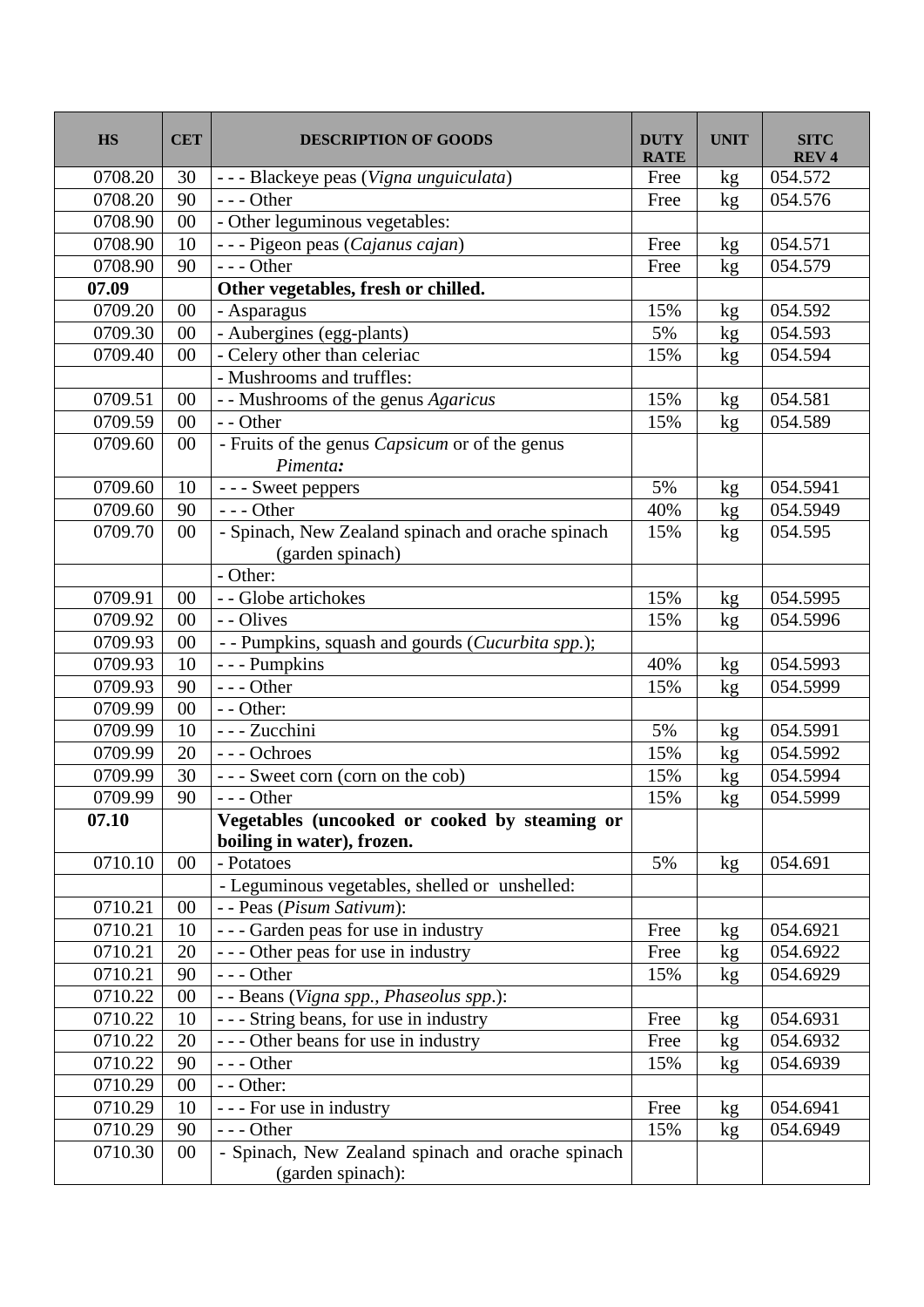| <b>HS</b>          | <b>CET</b>       | <b>DESCRIPTION OF GOODS</b>                                                 | <b>DUTY</b><br><b>RATE</b> | <b>UNIT</b>   | <b>SITC</b><br><b>REV4</b> |
|--------------------|------------------|-----------------------------------------------------------------------------|----------------------------|---------------|----------------------------|
| 0710.30            | 10               | - - - For use in industry                                                   | Free                       | kg            | 054.6951                   |
| 0710.30            | 90               | $--$ Other                                                                  | 5%                         | kg            | 054.6959                   |
| 0710.40            | $00\,$           | - Sweet corn:                                                               |                            |               |                            |
| 0710.40            | 10               | - - - For use in industry                                                   | Free                       | kg            | 054.611                    |
| 0710.40            | 90               | $--$ Other                                                                  | 15%                        | kg            | 054.619                    |
| 0710.80            | $00\,$           | - Other vegetables:                                                         |                            |               |                            |
| 0710.80            | 10               | ---Beets, for use in industry                                               | Free                       | kg            | 054.6961                   |
| 0710.80            | 20               | --- Other beets                                                             | 15%                        | kg            | 054.6969                   |
| 0710.80            | 30               | - - - Carrots, for use in industry                                          | Free                       | kg            | 054.6971                   |
| 0710.80            | 40               | --- Other carrots                                                           | 15%                        | kg            | 054.6979                   |
| 0710.80            | 80               | --- Other, for use in industry                                              | Free                       | kg            | 054.6981                   |
| 0710.80            | 90               | $--$ Other                                                                  | 15%                        | kg            | 054.6989                   |
| 0710.90            | 00               | - Mixtures of vegetables:                                                   |                            |               |                            |
| 0710.90            | 10               | - - - For use in industry                                                   | Free                       | kg            | 054.6991                   |
| 0710.90            | 90               | $--$ Other                                                                  | 15%                        | kg            | 054.6999                   |
| 07.11              |                  | Vegetables provisionally preserved (for example, by                         |                            |               |                            |
|                    |                  | sulphur dioxide gas, in brine, in sulphur water or in                       |                            |               |                            |
|                    |                  | other preservative solutions), but unsuitable in that                       |                            |               |                            |
|                    |                  | state for immediate consumption.                                            |                            |               |                            |
| 0711.20            | 00               | - Olives                                                                    | Free                       | kg            | 054.71                     |
| 0711.40            | 00               | - Cucumbers and gherkins                                                    | Free                       | kg            | 054.72                     |
|                    |                  | - Mushrooms and truffles:                                                   |                            |               |                            |
| 0711.51            | 00               | - - Mushrooms of the genus Agaricus                                         | Free                       | kg            | 054.731                    |
| 0711.59            | 00               | - - Other                                                                   | Free                       | kg            | 054.739                    |
| 0711.90            | 00               | - Other vegetables; mixtures of vegetables                                  | Free                       | $\mathrm{kg}$ | 054.79                     |
| 07.12              |                  | Dried vegetables, whole, cut, sliced, broken or in                          |                            |               |                            |
|                    |                  | powder, but not further prepared.                                           |                            |               |                            |
| 0712.20            | 00               | - Onions                                                                    | Free                       | kg            | 056.12                     |
|                    |                  | - Mushrooms, wood ears (Auricularia spp.), jelly                            |                            |               |                            |
|                    |                  | fungi ( <i>Tremella spp.</i> ) and truffles:                                |                            |               |                            |
| 0712.31            | 00               | - - Mushrooms of the genus Agaricus                                         | Free                       | kg            | 056.131                    |
| 0712.32            | 00               | - - Wood ears (Auricularia spp.)                                            | Free                       | kg            | 056.132                    |
| 0712.33            | $00\,$<br>$00\,$ | - - Jelly fungi (Tremella spp.)                                             | Free                       | kg            | 056.133                    |
| 0712.39            |                  | - - Other                                                                   | Free                       | kg            | 056.139                    |
| 0712.90<br>0712.90 | $00\,$<br>10     | - Other vegetables; mixtures of vegetables:<br>- - - Sweet corn, for sowing | Free                       |               | 056.191                    |
|                    |                  |                                                                             |                            | kg            |                            |
| 0712.90<br>07.13   | 90               | --- Other                                                                   | Free                       | kg            | 056,199                    |
|                    |                  | Dried leguminous vegetables, shelled, whether or                            |                            |               |                            |
| 0713.10            | 00               | not skinned or split.<br>- Peas (Pisum Sativum):                            |                            |               |                            |
| 0713.10            | 20               | --- Split peas                                                              | Free                       | kg            | 054.212                    |
| 0713.10            | 90               | - - - Other peas                                                            | Free                       | kg            | 054.219                    |
| 0713.20            | 00               | - Chickpeas (Garbanzos)                                                     | Free                       |               | 054.22                     |
|                    |                  | - Beans (Vigna spp.; Phaseolus spp):                                        |                            | kg            |                            |
| 0713.31            | $00\,$           | - - Beans of the species Vigna mungo (L.) Hepper or                         | Free                       | kg            | 054.231                    |
|                    |                  | Vigna radiata (L.) Wilczek                                                  |                            |               |                            |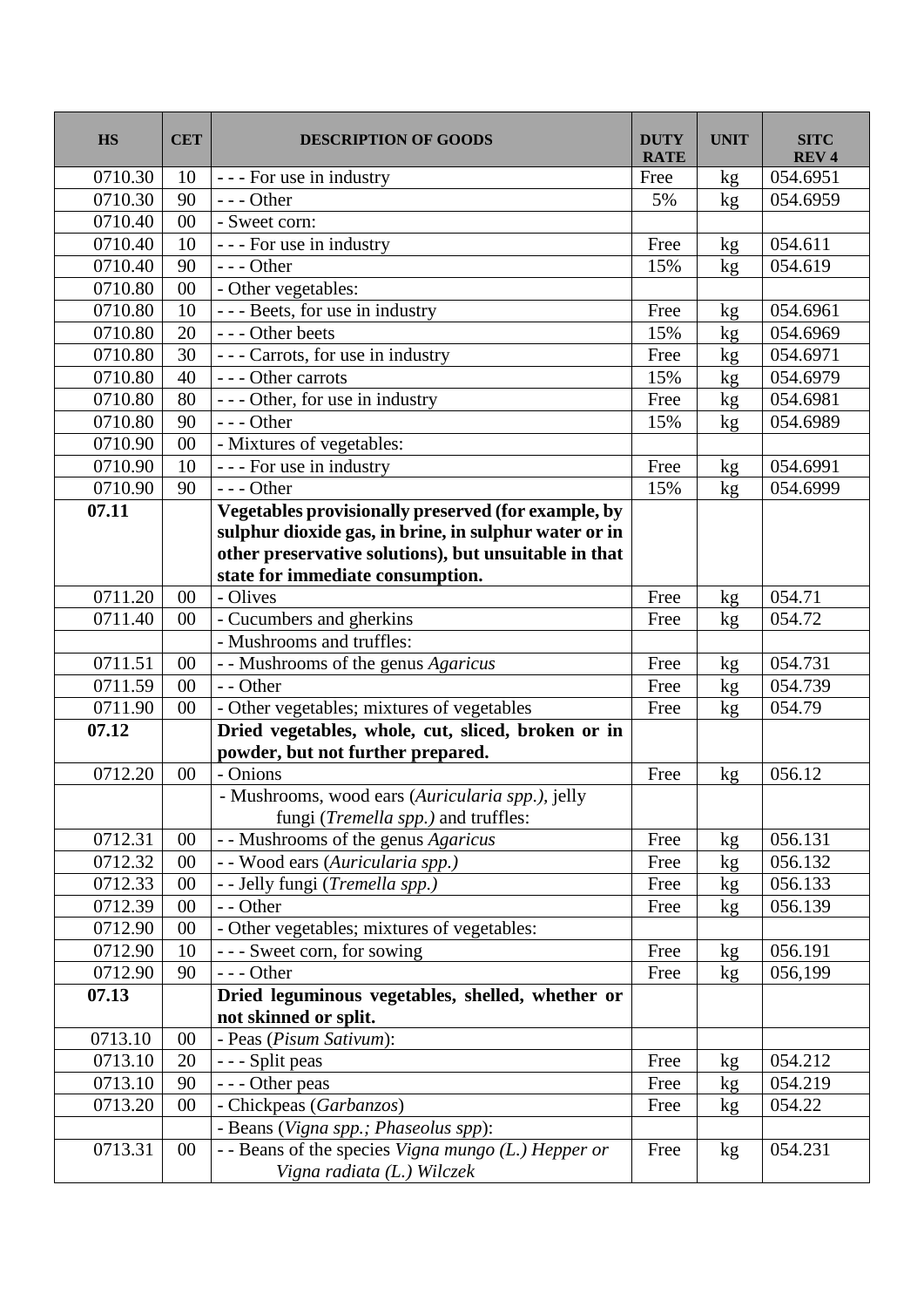| <b>HS</b> | <b>CET</b> | <b>DESCRIPTION OF GOODS</b>                                            | <b>DUTY</b><br><b>RATE</b> | <b>UNIT</b> | <b>SITC</b><br>REV <sub>4</sub> |
|-----------|------------|------------------------------------------------------------------------|----------------------------|-------------|---------------------------------|
| 0713.32   | $00\,$     | - - Small red (adzuki) beans (Phaseolus or vigna<br><i>angularis</i> ) | Free                       | kg          | 054.232                         |
| 0713.33   | $00\,$     | - - Kidney beans, including white pea beans<br>(Phaseolus vulgaris):   |                            |             |                                 |
| 0713.33   | 10         | - - - Red kidney beans                                                 | Free                       | kg          | 054.233                         |
| 0713.33   | 90         | $--$ Other                                                             | Free                       | kg          | 054.234                         |
| 0713.34   | $00\,$     | - - Bambara beans (Vigna subterranea or Voandzeia<br>subterranea)      | Free                       | kg          | 054.235                         |
| 0713.35   | 00         | - - Cow peas (Vigna unguiculata)                                       | Free                       | kg          | 054.236                         |
| 0713.39   | 00         | - - Other                                                              |                            |             |                                 |
| 0713.39   | 10         | - - - Blackeye peas                                                    | Free                       | kg          | 054.213                         |
| 0713.39   | 90         | $--$ Other                                                             | Free                       | kg          | 054.239                         |
| 0713.40   | 00         | - Lentils                                                              | Free                       | kg          | 054.24                          |
| 0713.50   | 00         | - Broad beans ((Vicia faba var. major) and horse                       | Free                       | kg          | 054.25                          |
|           |            | beans (Vicia faba bar. Equina, Vicia faba var.<br>minor)               |                            |             |                                 |
| 0713.60   | 00         | - Pigeon peas (Cajanus cajan)                                          | Free                       | kg          | 054.292                         |
| 0713.90   | 00         | - Other                                                                | Free                       | kg          | 054.299                         |
| 07.14     |            | Manioc, arrowroot, salep, Jerusalem artichokes,                        |                            |             |                                 |
|           |            | sweet potatoes and similar roots and tubers with                       |                            |             |                                 |
|           |            | high starch or inulin content, fresh, chilled, frozen                  |                            |             |                                 |
|           |            | or dried, whether or not sliced or in the form of                      |                            |             |                                 |
|           |            | pellets; sago pith.                                                    |                            |             |                                 |
| 0714.10   | 00         | - Manioc (cassava)                                                     | 40%                        | kg          | 054.81                          |
| 0714.20   | 00         | - Sweet potatoes                                                       | 40%                        | kg          | 054.831                         |
| 0714.30   | 00         | - Yams (Dioscorea spp.)                                                | 40%                        | kg          | 054.836                         |
| 0714.40   | 00         | - Taro (Colocasia spp.)                                                | 40%                        | kg          | 054.837                         |
| 0714.50   | 00         | - Yautia (Xanthosoma spp.)                                             | 40%                        | kg          | 054.838                         |
| 0714.90   | 00         | - Other:                                                               |                            |             |                                 |
| 0714.90   | 10         | --- Arrowroot                                                          | 40%                        | kg          | 054.832                         |
| 0714.90   | 20         | --- Dasheens                                                           | 40%                        | kg          | 054.833                         |
| 0714.90   | 30         | --- Eddoes                                                             | 40%                        | kg          | 054.834                         |
| 0714.90   | 40         | - - - Tannias                                                          | 40%                        | kg          | 054.835                         |
| 0714.90   | 90         | $--$ Other                                                             | 40%                        | kg          | 054.839                         |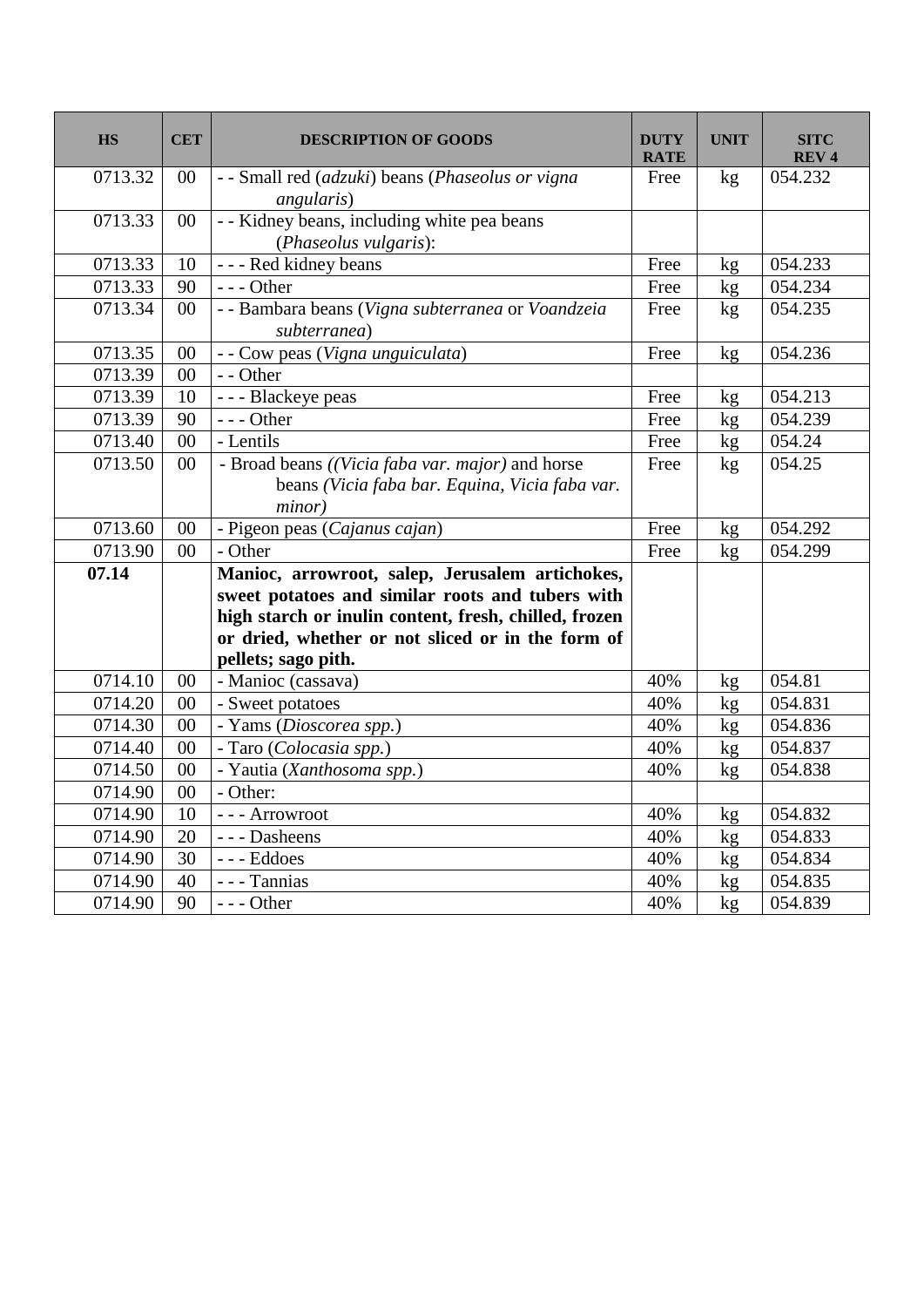# **EDIBLE FRUIT AND NUTS; PEEL OF CITRUS FRUIT OR MELONS**

- 1. This Chapter does not cover inedible nuts or fruits.
- 2. Chilled fruits and nuts are to be classified in the same headings as the corresponding fresh fruits and nuts.
- 3. Dried fruit or dried nuts of this Chapter may be partially rehydrated, or treated for the following purposes -
	- (a) For additional preservation or stabilisation (for example, by moderate heat treatment, sulphuring, the addition of sorbic acid or potassium sorbate),
	- (b) To improve or maintain their appearance (for example, by the addition of vegetable oil or small quantities of glucose syrup), provided that they retain the character of dried fruit or dried nuts.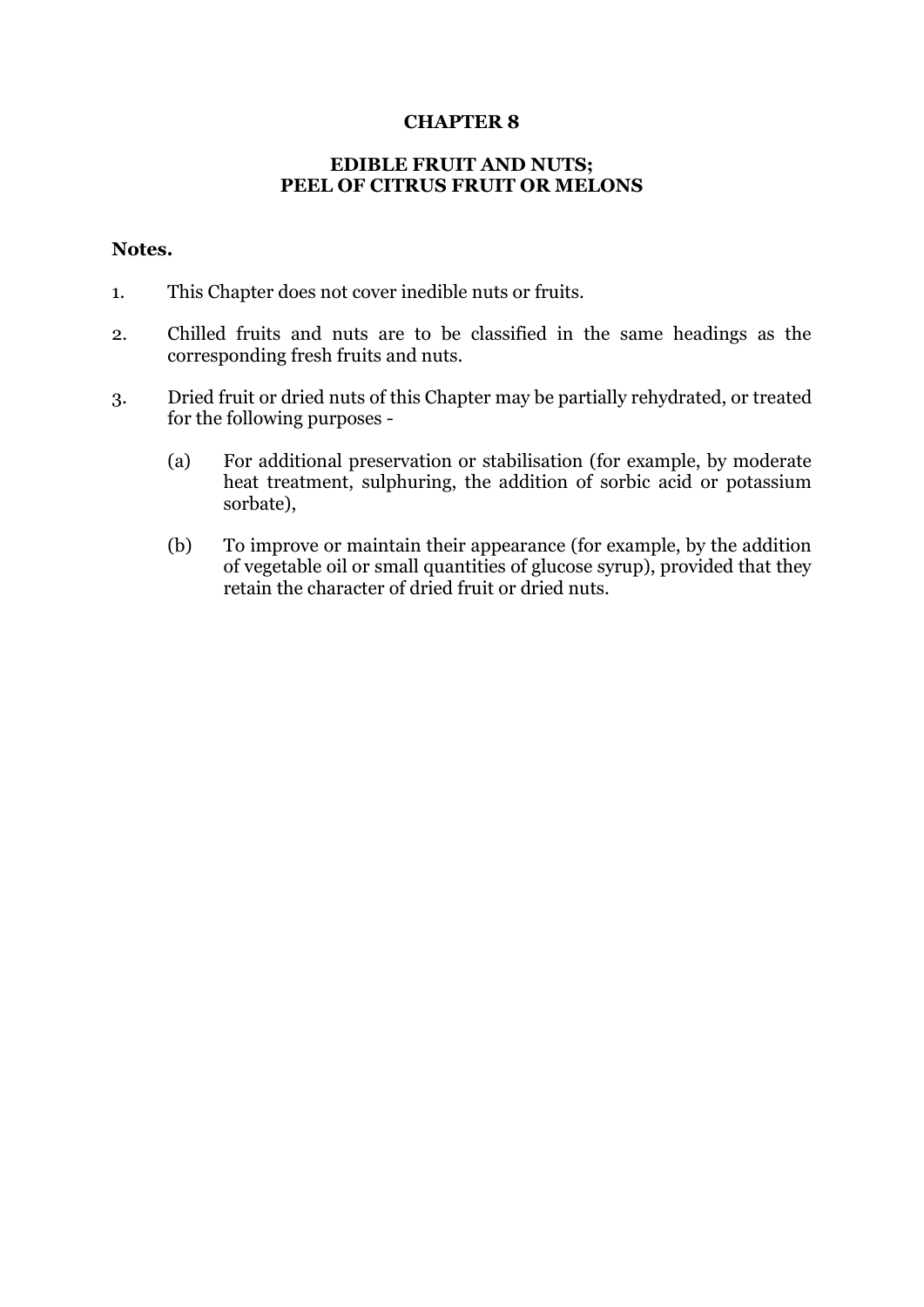| <b>HS</b> | <b>CET</b> | <b>DESCRIPTION OF GOODS</b>                                                                 | <b>DUTY</b><br><b>RATE</b> | <b>UNIT</b> | <b>SITC</b><br><b>REV4</b> |
|-----------|------------|---------------------------------------------------------------------------------------------|----------------------------|-------------|----------------------------|
| 08.01     |            | Coconuts, Brazil nuts and cashew nuts, fresh or<br>dried, whether or not shelled or peeled. |                            |             |                            |
|           |            | - Coconuts:                                                                                 |                            |             |                            |
| 0801.11   | 00         | - - Desiccated                                                                              | 40%                        | kg          | 057.711                    |
| 0801.12   | 00         | - - In the inner shell (endocarp)                                                           | 40%                        | kg          | 057.7121                   |
| 0801.19   | 00         | $-$ - Other:                                                                                |                            |             |                            |
| 0801.19   | 10         | --- In shell (exocarp and mesocarp)                                                         | 40%                        | kg          | 057.7122                   |
| 0801.19   | 90         | $--$ Other                                                                                  | 40%                        | kg          | 057.719                    |
|           |            | - Brazil nuts:                                                                              |                            |             |                            |
| 0801.21   | 00         | - - In shell                                                                                | 25%                        | kg          | 057.721                    |
| 0801.22   | 00         | - - Shelled                                                                                 | 25%                        | kg          | 057.722                    |
|           |            | - Cashew nuts:                                                                              |                            |             |                            |
| 0801.31   | 00         | $-$ In shell                                                                                | 25%                        | kg          | 057.731                    |
| 0801.32   | 00         | - - Shelled                                                                                 | 25%                        | kg          | 057.732                    |
| 08.02     |            | Other nuts, fresh or dried, whether or not shelled                                          |                            |             |                            |
|           |            | or peeled.                                                                                  |                            |             |                            |
|           |            | - Almonds:                                                                                  |                            |             |                            |
| 0802.11   | 00         | - - In shell                                                                                | 25%                        | kg          | 057.741                    |
| 0802.12   | 00         | - - Shelled                                                                                 | 25%                        | kg          | 057.742                    |
|           |            | - Hazelnuts or filberts (Corylus spp.):                                                     |                            |             |                            |
| 0802.21   | 00         | - - In shell                                                                                | 25%                        | kg          | 057.751                    |
| 0802.22   | 00         | - - Shelled                                                                                 | 25%                        | kg          | 057.752                    |
|           |            | - Walnuts:                                                                                  |                            |             |                            |
| 0802.31   | 00         | - - In shell                                                                                | 25%                        | kg          | 057.761                    |
| 0802.32   | 00         | - - Shelled                                                                                 | 25%                        | kg          | 057.762                    |
|           |            | - Chestnuts (Castanea spp.):                                                                |                            |             |                            |
| 0802.41   | 00         | - - In shell                                                                                | 25%                        | kg          | 057.771                    |
| 0802.42   | 00         | - - Shelled                                                                                 | 25%                        | kg          | 057.772                    |
|           |            | - Pistachios:                                                                               |                            |             |                            |
| 0802.51   | $00\,$     | - - In shell                                                                                | 25%                        | kg          | 057.781                    |
| 0802.52   | $00\,$     | - - Shelled                                                                                 | 25%                        | kg          | 057.782                    |
|           |            | - Macadamia nuts:                                                                           |                            |             |                            |
| 0802.61   | 00         | - - In shell                                                                                | 25%                        | kg          | 057.7921                   |
| 0802.62   | 00         | - - Shelled                                                                                 | 25%                        | kg          | 057.7922                   |
| 0802.70   | 00         | - Kola nuts (Kola spp.)                                                                     | 5%                         | kg          | 057.791                    |
| 0802.80   | $00\,$     | - Areca nuts                                                                                | 5%                         | kg          | 057.793                    |
| 0802.90   | $00\,$     | - Other                                                                                     | 5%                         | kg          | 057.799                    |
| 08.03     |            | Bananas, including plantains, fresh or dried.                                               |                            |             |                            |
| 0803.10   | 00         | - Plantains:                                                                                |                            |             |                            |
| 0803.10   | 10         | --- Fresh                                                                                   | 40%                        | kg          | 057.32                     |
| 0803.10   | 20         | --- Dried                                                                                   | 40%                        | kg          | 057.331                    |
| 0803.90   | 00         | - Others:                                                                                   |                            |             |                            |
| 0803.90   | 11         | - - - Fresh Banana                                                                          | 40%                        | kg          | 057.31                     |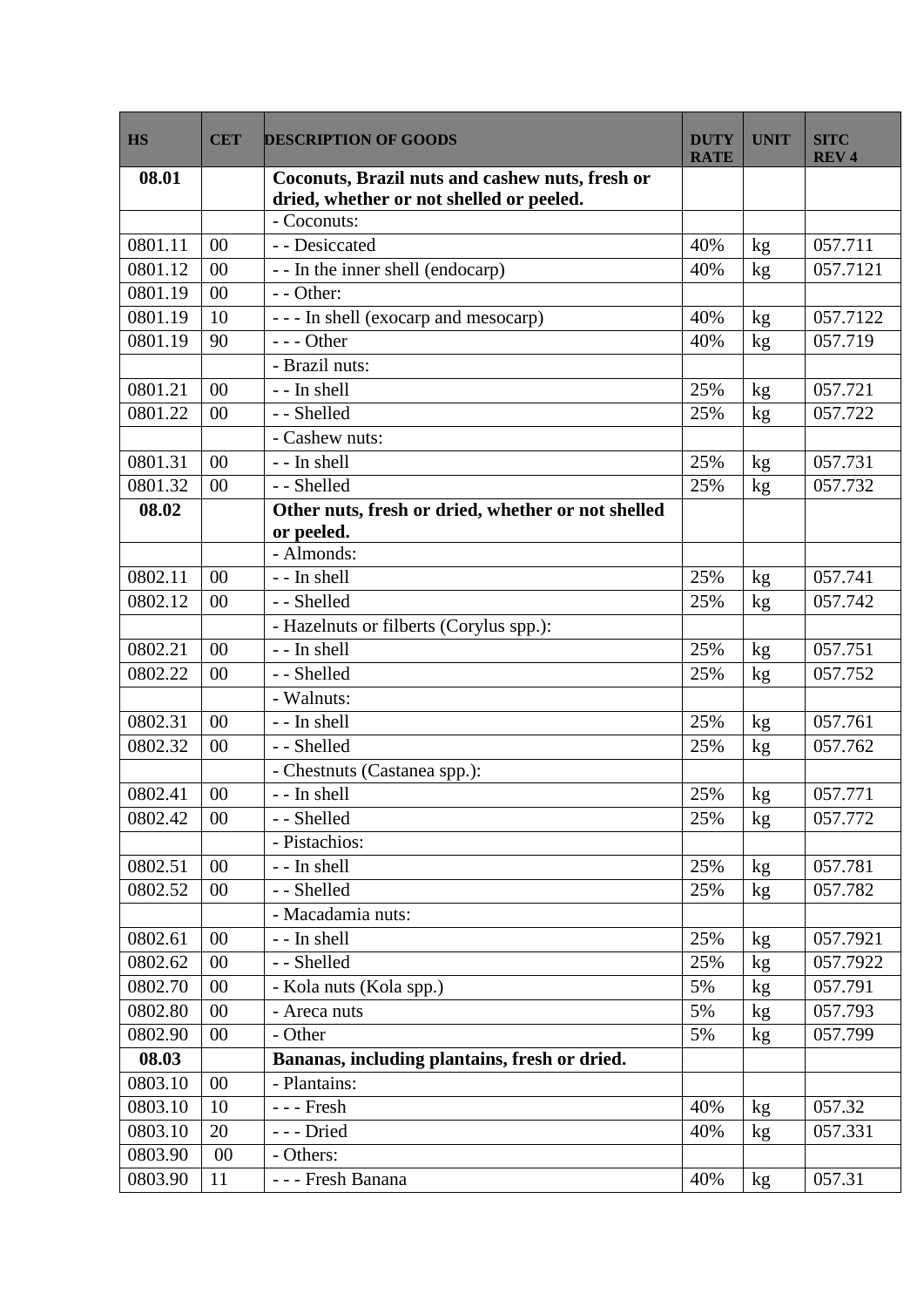| <b>HS</b> | <b>CET</b> | <b>DESCRIPTION OF GOODS</b>                                                                           | <b>DUTY</b><br><b>RATE</b> | <b>UNIT</b> | <b>SITC</b><br><b>REV4</b> |
|-----------|------------|-------------------------------------------------------------------------------------------------------|----------------------------|-------------|----------------------------|
| 0803.90   | 12         | --- Dried Banana                                                                                      | 40%                        | kg          | 057.321                    |
| 0803.90   | 90         | - Other                                                                                               | 40%                        | kg          | 057.339                    |
| 08.04     |            | Dates, figs, pineapples, avocados, guavas, mangoes<br>and mangosteens, fresh or dried.                |                            |             |                            |
| 0804.10   | 00         | - Dates                                                                                               | 25%                        | kg          | 057.96                     |
| 0804.20   | 00         | - Figs                                                                                                | 25%                        | kg          | 057.6                      |
| 0804.30   | 00         | - Pineapples                                                                                          | 25%                        | kg          | 057.95                     |
| 0804.40   | 00         | - Avocados                                                                                            | 25%                        | kg          | 057.971                    |
| 0804.50   | 00         | - Guavas, mangoes and mangosteens:                                                                    |                            |             |                            |
| 0804.50   | 10         | - - - Guavas                                                                                          | 25%                        | kg          | 057.972                    |
| 0804.50   | 20         | --- Mangoes                                                                                           | 40%                        | kg          | 057.973                    |
| 0804.50   | 30         | - - - Mangosteens                                                                                     | 25%                        | kg          | 057.974                    |
| 08.05     |            | Citrus fruit, fresh or dried.                                                                         |                            |             |                            |
| 0805.10   | 00         | - Oranges                                                                                             | 40%                        | kg          | 057.11                     |
|           |            | - Mandarins (including tangerines and satsumas);<br>clementines, wilkings and similar citrus hybrids: |                            |             |                            |
| 0805.21   | 00         | - - Mandarins (including tangerines and stasumas)                                                     |                            |             |                            |
| 0805.21   | 10         | - - - Ugli fruit                                                                                      | 40%                        | kg          | 057.121                    |
| 0805.21   | 20         | - - - Ortaniques                                                                                      | 40%                        | kg          | 057.122                    |
| 0805.21   | 90         | $--$ Other                                                                                            | 40%                        | kg          | 057.125                    |
| 0805.22   | 00         | - - Clementines                                                                                       | 40%                        | kg          | 057.123                    |
| 0805.29   | 00         | - - Other                                                                                             | 40%                        | kg          | 057.1299                   |
| 0805.40   | 00         | - Grapefruit, including pomelos                                                                       | 40%                        | kg          | 057.22                     |
| 0805.50   | 00         | - Lemons (Citrus limon, Citrus limonum) and limes<br>(Citrus aurantifolia, Citrus latifolia):         |                            |             |                            |
| 0805.50   | 10         | --- Lemons                                                                                            | 40%                        | kg          | 057.211                    |
| 0805.50   | 20         | --- Limes                                                                                             | 40%                        | $\rm kg$    | 057.212                    |
| 0805.90   | $00\,$     | - Other                                                                                               | 40%                        | $\rm kg$    | 057.29                     |
| 08.06     |            | Grapes, fresh or dried.                                                                               |                            |             |                            |
| 0806.10   | 00         | - Fresh                                                                                               | Free                       | kg          | 057.51                     |
| 0806.20   | 00         | - Dried                                                                                               | 25%                        | kg          | 057.52                     |
| 08.07     |            | Melons (including watermelons) and papaw<br>(papayas), fresh.                                         |                            |             |                            |
|           |            | - Melons (including watermelons):                                                                     |                            |             |                            |
| 0807.11   | 00         | - - Watermelons                                                                                       | 25%                        | kg          | 057.911                    |
| 0807.19   | 00         | $-$ - Other:                                                                                          |                            |             |                            |
| 0807.19   | 10         | - - - Cantaloupes                                                                                     | 25%                        | kg          | 057.912                    |
| 0807.19   | 20         | --- Muskmelons                                                                                        | 25%                        | kg          | 057.913                    |
| 0807.19   | 90         | $--$ Other                                                                                            | 25%                        | kg          | 057.914                    |
| 0807.20   | 00         | - Papaws (papayas)                                                                                    | 25%                        | kg          | 057.915                    |
| 08.08     |            | Apples, pears and quinces, fresh.                                                                     |                            |             |                            |
| 0808.10   | 00         | - Apples                                                                                              | Free                       | kg          | 057.4                      |
| 0808.30   | 00         | - Pears                                                                                               | Free                       | kg          | 057.921                    |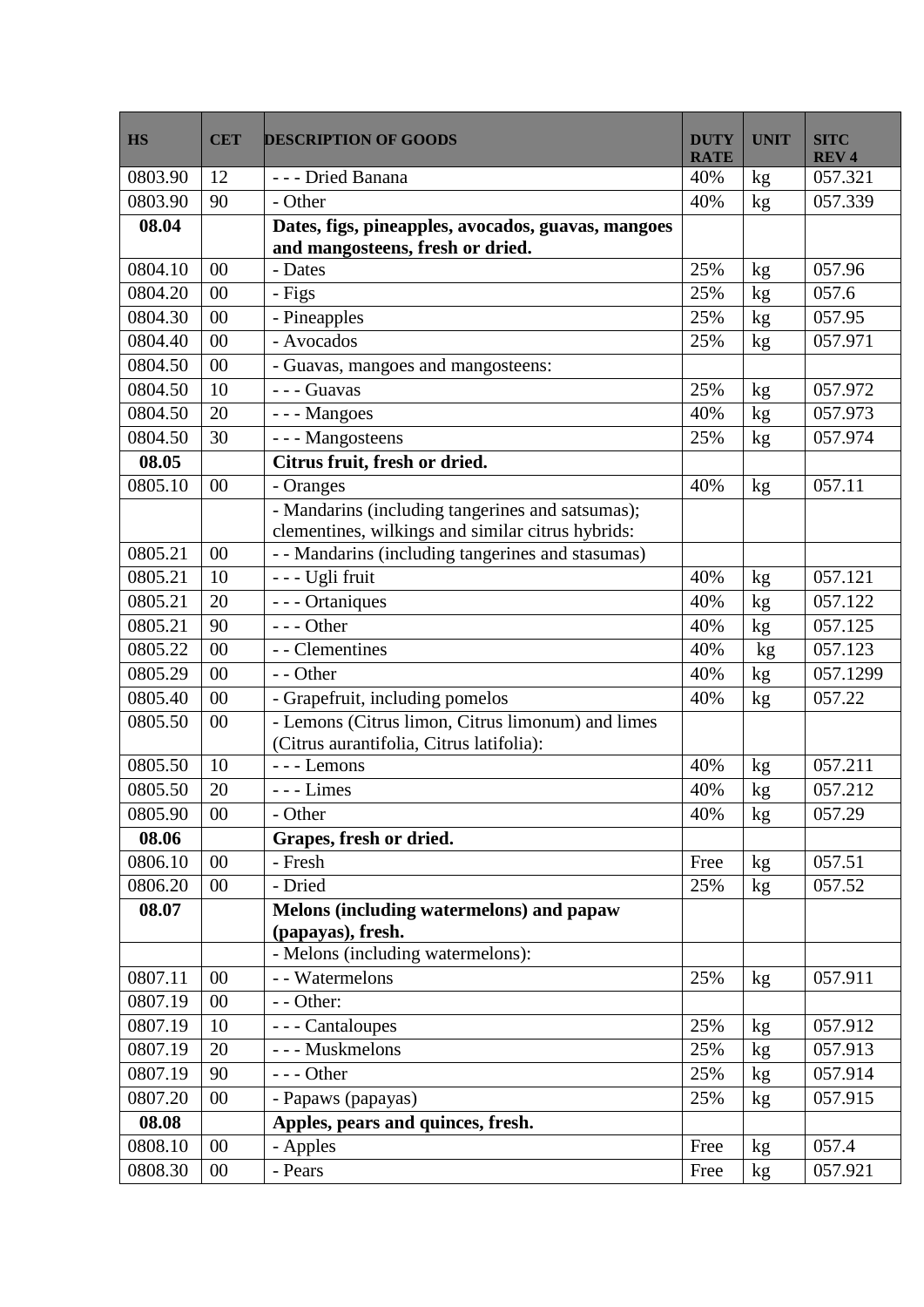| <b>HS</b> | <b>CET</b> | <b>DESCRIPTION OF GOODS</b>                                                                                                                            | <b>DUTY</b><br><b>RATE</b> | <b>UNIT</b> | <b>SITC</b><br><b>REV4</b> |
|-----------|------------|--------------------------------------------------------------------------------------------------------------------------------------------------------|----------------------------|-------------|----------------------------|
| 0808.40   | 00         | - Quinces                                                                                                                                              | Free                       | kg          | 057.922                    |
| 08.09     |            | Apricots, cherries, peaches (including nectarines),                                                                                                    |                            |             |                            |
|           |            | plums and sloes, fresh.                                                                                                                                |                            |             |                            |
| 0809.10   | 00         | - Apricots                                                                                                                                             | 15%                        | kg          | 057.931                    |
|           |            | - Cherries:                                                                                                                                            |                            |             |                            |
| 0809.21   | 00         | - - Sour cherries (Prunus cerasus)                                                                                                                     | 15%                        | kg          | 057.9321                   |
| 0809.29   | 00         | - - Other                                                                                                                                              | 15%                        | kg          | 057.9329                   |
| 0809.30   | 00         | - Peaches, including nectarines                                                                                                                        | 15%                        | kg          | 057.933                    |
| 0809.40   | 00         | - Plums and sloes                                                                                                                                      | 15%                        | kg          | 057.934                    |
| 08.10     |            | Other fruit, fresh.                                                                                                                                    |                            |             |                            |
| 0810.10   | 00         | - Strawberries                                                                                                                                         | 15%                        | kg          | 057.941                    |
| 0810.20   | 00         | - Raspberries, blackberries, mulberries and<br>Loganberries                                                                                            | 15%                        | kg          | 057.942                    |
| 0810.30   | 00         | - Black, white or red currants and gooseberries                                                                                                        | 40%                        | kg          | 057.98933                  |
| 0810.40   | 00         | - Cranberries, bilberries and other fruits of the genus<br>Vaccinium                                                                                   | 15%                        | kg          | 057.944                    |
| 0810.50   | 00         | - Kiwifruit                                                                                                                                            | Free                       | kg          | 057.981                    |
| 0810.60   | 00         | - Durians                                                                                                                                              | 40%                        | kg          | 057.9891                   |
| 0810.70   | 00         | - Persimmons                                                                                                                                           | 40%                        | kg          | 057.9894                   |
| 0810.90   | 00         | - Other:                                                                                                                                               |                            |             |                            |
| 0810.90   | 10         | - - - Sapodillas                                                                                                                                       | 40%                        | kg          | 057.982                    |
| 0810.90   | 20         | --- Yellow mombin (golden apples)                                                                                                                      | 40%                        | kg          | 057.983                    |
| 0810.90   | 30         | - - - Passion fruit                                                                                                                                    | 40%                        | kg          | 057.984                    |
| 0810.90   | 40         | --- Soursop                                                                                                                                            | 40%                        | kg          | 057.985                    |
| 0810.90   | 50         | --- Breadfruit                                                                                                                                         | 40%                        | kg          | 057.986                    |
| 0810.90   | 60         | - - - Carambolas                                                                                                                                       | 40%                        | kg          | 057.987                    |
| 0810.90   | 70         | - - - Akee (ackee) (Blighia sapida koenig)                                                                                                             | 40%                        | kg          | 057.988                    |
| 0810.90   | $80\,$     | --- Christophine (Choyote)                                                                                                                             | 40%                        | $\rm kg$    | 057.9892                   |
| 0810.90   | 90         | --- Other                                                                                                                                              | 40%                        | kg          | 057.9899                   |
| 08.11     |            | Fruit and nuts, uncooked or cooked by steaming<br>or boiling in water, frozen, whether or not<br>containing added sugar or other sweetening<br>matter. |                            |             |                            |
| 0811.10   | 00         | - Strawberries                                                                                                                                         | 15%                        | kg          | 058.31                     |
| 0811.20   | 00         | - Raspberries, blackberries, mulberries, loganberries,<br>black, white or red currants and gooseberries                                                | 15%                        | kg          | 058.32                     |
| 0811.90   | 00         | - Other:                                                                                                                                               |                            |             |                            |
| 0811.90   | 10         | - - - Pineapples                                                                                                                                       | 15%                        | kg          | 058.391                    |
| 0811.90   | 20         | - - - West Indian cherries (Malpighia punicifolio L.)                                                                                                  | 15%                        | kg          | 058.392                    |
| 0811.90   | 30         | - - - Suriname cherries (Eugenia uniflora)                                                                                                             | 15%                        | kg          | 058.393                    |
| 0811.90   | 90         | $--$ Other                                                                                                                                             | 15%                        | kg          | 058.399                    |
| 08.12     |            | Fruit and nuts provisionally preserved (for<br>example, by sulphur dioxide gas, in brine, in<br>sulphur water or in other preservative solutions),     |                            |             |                            |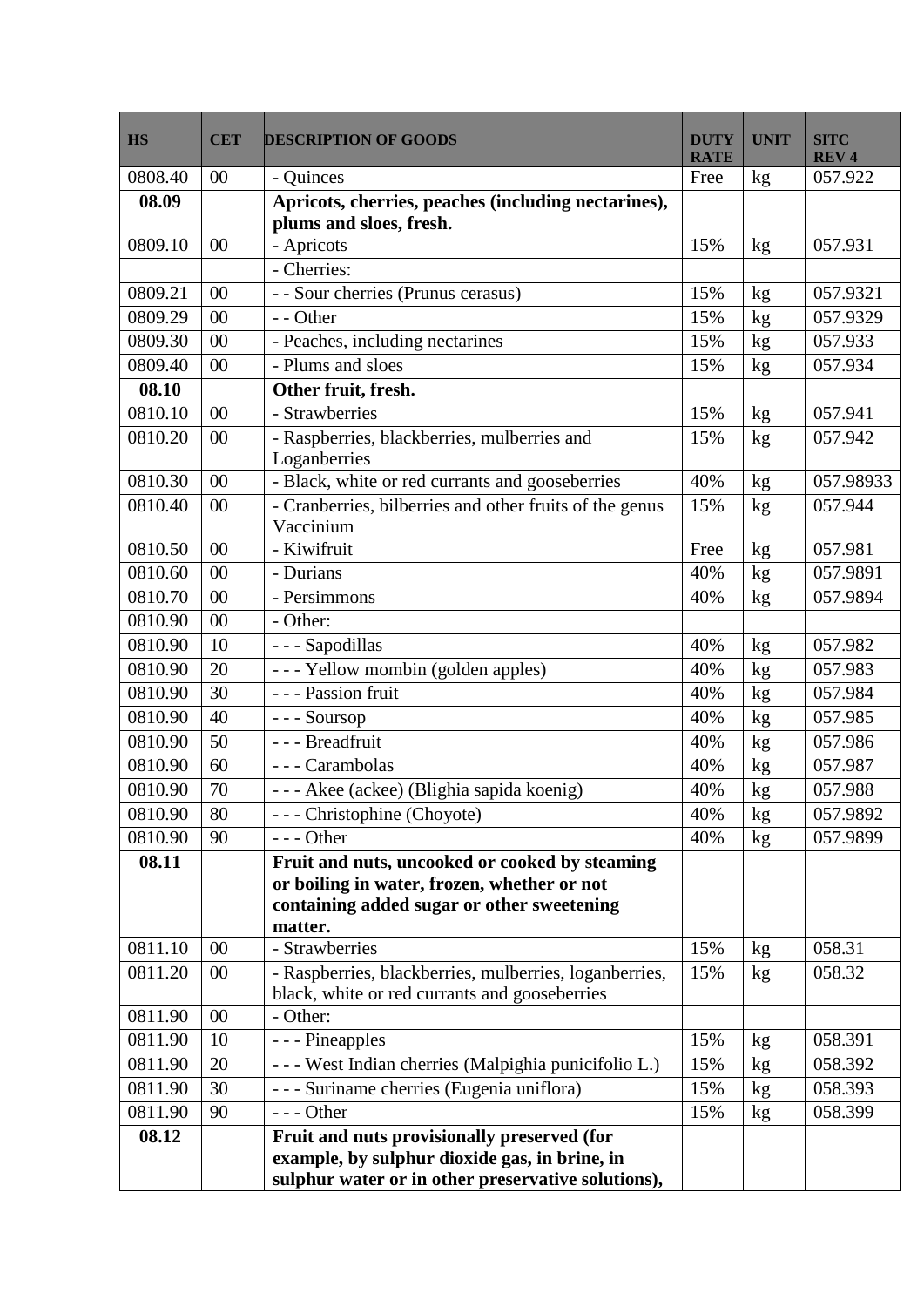| <b>HS</b> | <b>CET</b> | <b>DESCRIPTION OF GOODS</b>                                                                                                                                                     | <b>DUTY</b><br><b>RATE</b> | <b>UNIT</b>     | <b>SITC</b><br><b>REV4</b> |
|-----------|------------|---------------------------------------------------------------------------------------------------------------------------------------------------------------------------------|----------------------------|-----------------|----------------------------|
|           |            | but unsuitable in that state for immediate<br>consumption.                                                                                                                      |                            |                 |                            |
| 0812.10   | $00\,$     | - Cherries                                                                                                                                                                      | 15%                        | kg              | 058.211                    |
| 0812.90   | $00\,$     | - Other:                                                                                                                                                                        |                            |                 |                            |
| 0812.90   | 10         | - - - Pineapples                                                                                                                                                                | 15%                        | kg              | 058.213                    |
| 0812.90   | 90         | $--$ Other                                                                                                                                                                      | 15%                        | kg <sub>2</sub> | 058.219                    |
| 08.13     |            | Fruit, dried, other than that of headings 08.01 to<br>08.06; mixtures of nuts or dried fruits of this<br>Chapter.                                                               |                            |                 |                            |
| 0813.10   | $00\,$     | - Apricots                                                                                                                                                                      | 15%                        | kg              | 057.991                    |
| 0813.20   | 00         | - Prunes                                                                                                                                                                        | 15%                        | kg              | 057.992                    |
| 0813.30   | 00         | - Apples                                                                                                                                                                        | 15%                        | kg              | 057.993                    |
| 0813.40   | 00         | - Other fruit                                                                                                                                                                   | 15%                        | kg              | 057.994                    |
| 0813.50   | 00         | - Mixtures of nuts or dried fruits of this Chapter                                                                                                                              | 15%                        | kg              | 057.995                    |
| 08.14     |            | Peel of citrus fruit or melons (including<br>watermelons), fresh, frozen, dried or provisionally<br>preserved in brine, in sulphur water or in other<br>preservative solutions. |                            |                 |                            |
| 0814.00   | 10         | --- Of citrus                                                                                                                                                                   | 15%                        | kg              | 058.221                    |
| 0814.00   | 90         | $--$ Other                                                                                                                                                                      | 15%                        | kg              | 058.229                    |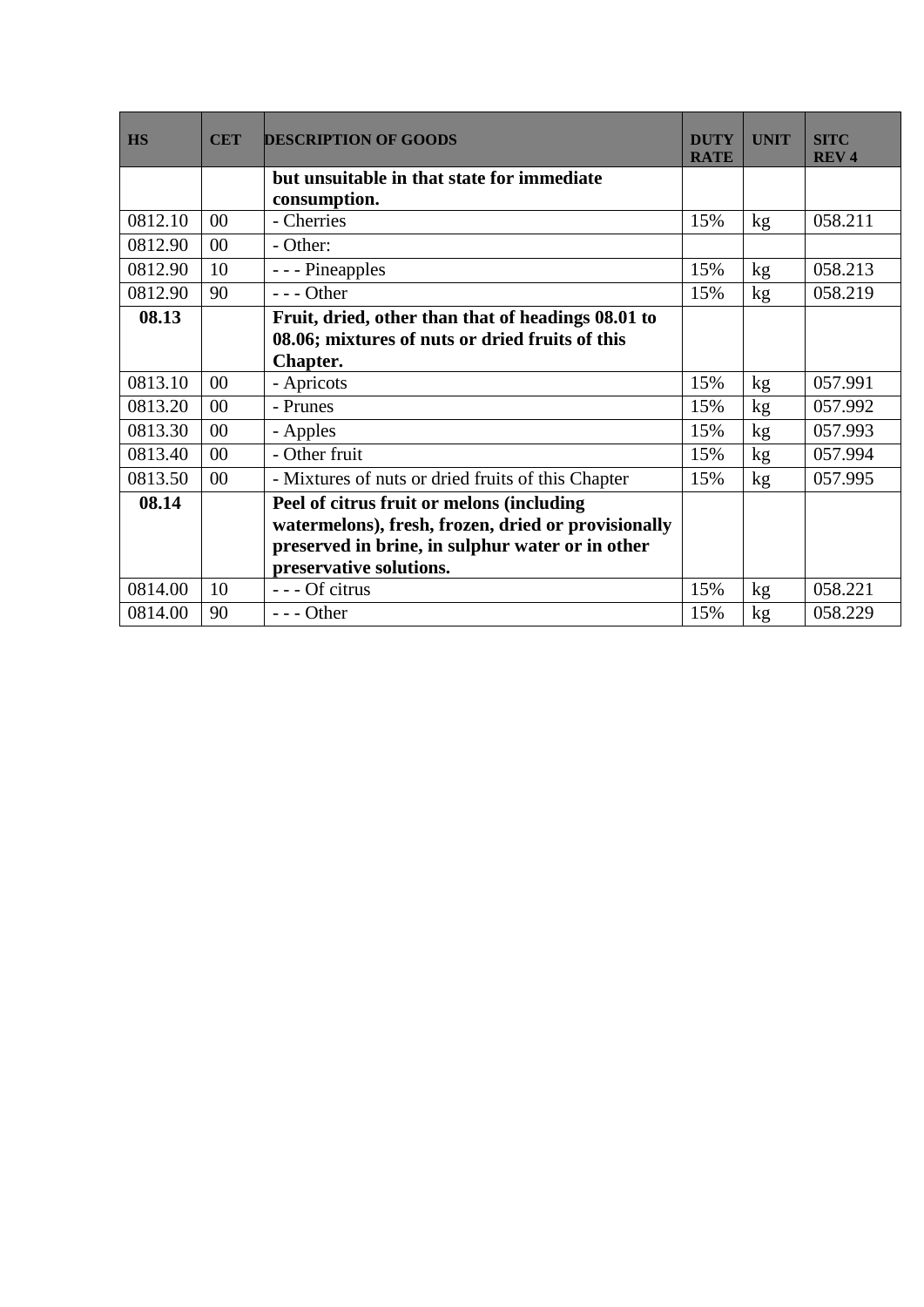# **COFFEE, TEA, MATÉ AND SPICES**

#### **Notes.**

- 1. Mixtures of the products of headings 09.04 to 09.10 are to be classified as follows:
	- (a) Mixtures of two or more of the products of the same heading are to be classified in that heading;
	- (b) Mixtures of two or more of the products of different headings are to be classified in heading 09.10.

The addition of other substances to the products of headings 09.04 to 09.10 (or to the mixtures referred to in paragraph (a) or (b) above) shall not affect their classification provided the resulting mixtures retain the essential character of the goods of those headings. Otherwise such mixtures are not classified in this Chapter; those constituting mixed condiments or mixed seasonings are classified in heading 21.03.

2. This Chapter does not cover Cubeb pepper (*Piper cubeba*) or other products of heading 12.11.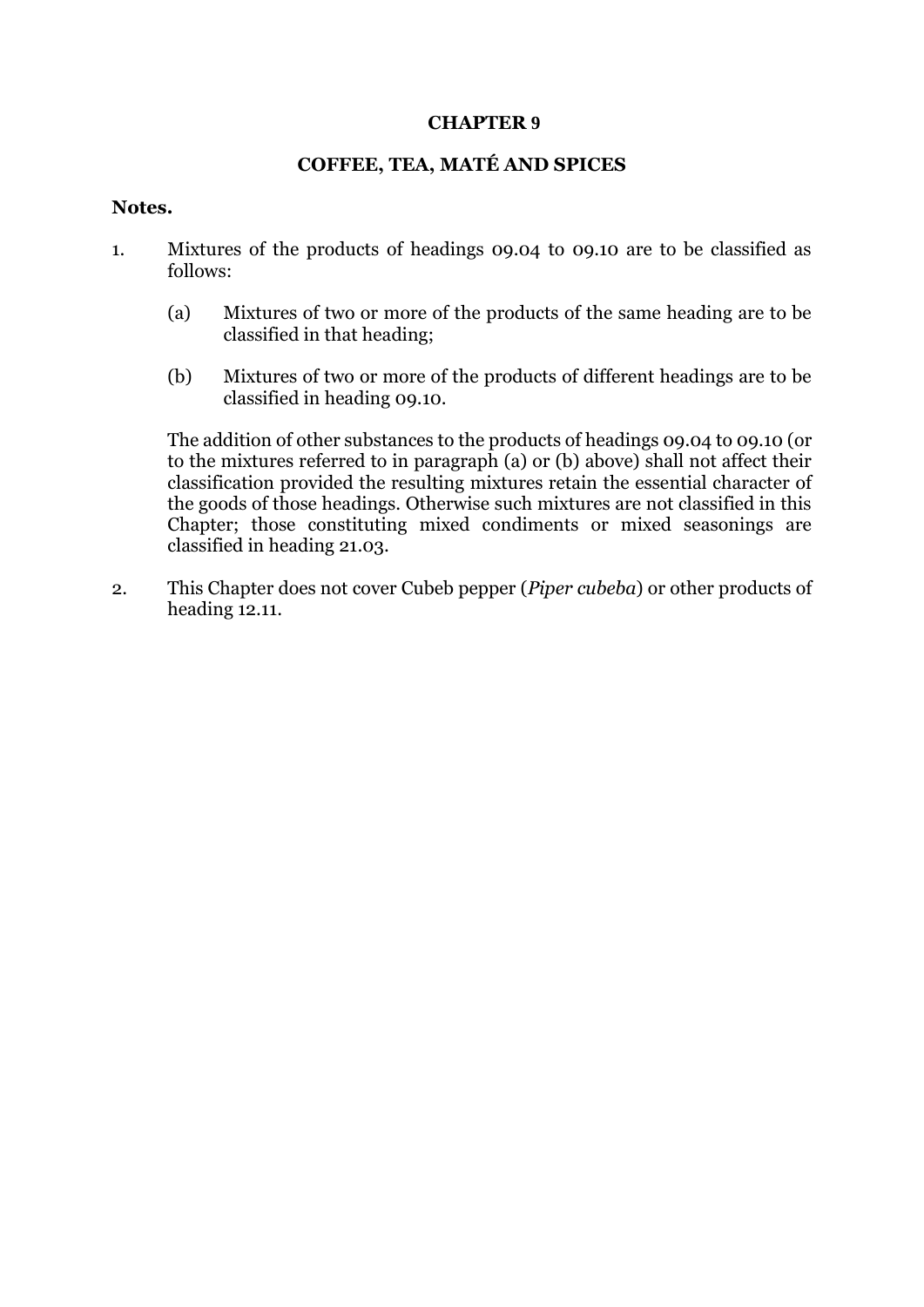| <b>HS</b> | <b>CET</b> | <b>DESCRIPTION OF GOODS</b>                           | <b>DUTY</b><br><b>RATE</b> | <b>UNIT</b>         | <b>SITC</b><br><b>REV4</b> |
|-----------|------------|-------------------------------------------------------|----------------------------|---------------------|----------------------------|
| 09.01     |            | Coffee, whether or not roasted or decaffeinated;      |                            |                     |                            |
|           |            | coffee husks and skins; coffee<br>substitutes         |                            |                     |                            |
|           |            | containing coffee in any proportion.                  |                            |                     |                            |
|           |            | - Coffee, not roasted:                                |                            |                     |                            |
| 0901.11   | 00         | - - Not decaffeinated:                                |                            |                     |                            |
| 0901.11   | 10         | - - - Beans for blending                              | 5%                         | kg                  | 071.1111                   |
| 0901.11   | 90         | $--$ Other                                            | 25%                        | kg                  | 071.1112                   |
| 0901.12   | $00\,$     | - - Decaffeinated:                                    |                            |                     |                            |
| 0901.12   | 10         | - - - Beans for blending                              | 5%                         | kg                  | 071.121                    |
| 0901.12   | 90         | $--$ Other                                            | 25%                        | kg                  | 071.122                    |
|           |            | - Coffee, roasted:                                    |                            |                     |                            |
| 0901.21   | 00         | - - Not decaffeinated                                 | 25%                        | $k_{\underline{g}}$ | 071.21                     |
| 0901.22   | $00\,$     | - - Decaffeinated                                     | 25%                        | kg                  | 071.22                     |
| 0901.90   | $00\,$     | - Other:                                              |                            |                     |                            |
| 0901.90   | 10         | --- Coffee husks and skins                            | 25%                        | kg                  | 071.321                    |
| 0901.90   | 20         | - - - Coffee substitutes containing coffee in any     | 25%                        | kg                  | 071.322                    |
|           |            | proportion                                            |                            |                     |                            |
| 09.02     |            | Tea, whether or not flavoured.                        |                            |                     |                            |
| 0902.10   | $00\,$     | - Green tea (not fermented) in immediate packings     | 5%                         | kg                  | 074.11                     |
|           |            | of a content not exceeding 3 kg                       |                            |                     |                            |
| 0902.20   | 00         | - Other green tea (not fermented)                     | 5%                         | kg                  | 074.12                     |
| 0902.30   | $00\,$     | - Black tea (fermented) and partly fermented tea, in  | 5%                         | kg                  | 074.13                     |
|           |            | immediate packings of a content not                   |                            |                     |                            |
|           |            | exceeding 3 kg                                        |                            |                     |                            |
| 0902.40   | 00         | - Other black tea (fermented) and other partly        | 5%                         | kg                  | 074.14                     |
|           |            | fermented tea                                         |                            |                     |                            |
| 0903.00   | 00         | Maté.                                                 | 5%                         | kg                  | 074.31                     |
| 09.04     |            | Pepper of the genus Piper; dried or crushed or        |                            |                     |                            |
|           |            | ground fruits of the genus Capsicum or of the         |                            |                     |                            |
|           |            | genus Pimenta.                                        |                            |                     |                            |
|           |            | - Pepper:                                             |                            |                     |                            |
| 0904.11   | 00         | - - Neither crushed nor ground                        | 40%                        | kg                  | 075.11                     |
| 0904.12   | $00\,$     | - - Crushed or ground                                 | 40%                        | kg                  | 075.12                     |
|           |            | - Fruits of the genus <i>Capsicum</i> or of the genus |                            |                     |                            |
|           |            | Pimenta:                                              |                            |                     |                            |
| 0904.21   | 00         | - - Dried, neither crushed nor ground                 |                            |                     |                            |
| 0904.21   | 10         | - - - Paprika                                         | 5%                         | kg                  | 075.1341                   |
| 0904.21   | 20         | - - - Pimento (allspice)                              | 40%                        | kg                  | 075.1342                   |
| 0904.21   | 90         | $--$ Other                                            | 5%                         | kg                  | 075.1349                   |
| 0904.22   | $00\,$     | - - Crushed or ground                                 |                            |                     |                            |
| 0904.22   | 10         | - - - Paprika                                         | 5%                         | kg                  | 075.1351                   |
| 0904.22   | 20         | - - - Pimento (allspice)                              | 40%                        | kg                  | 075.1352                   |
| 0904.22   | 90         | $--$ Other                                            | 5%                         | kg                  | 075.1399                   |
| 09.05     |            | Vanilla.                                              |                            |                     |                            |
| 0905.10   | 00         | - Neither crushed nor ground                          | 5%                         | kg                  | 075.211                    |
| 0905.20   | 00         | - Crushed or ground                                   | 5%                         | kg                  | 075.212                    |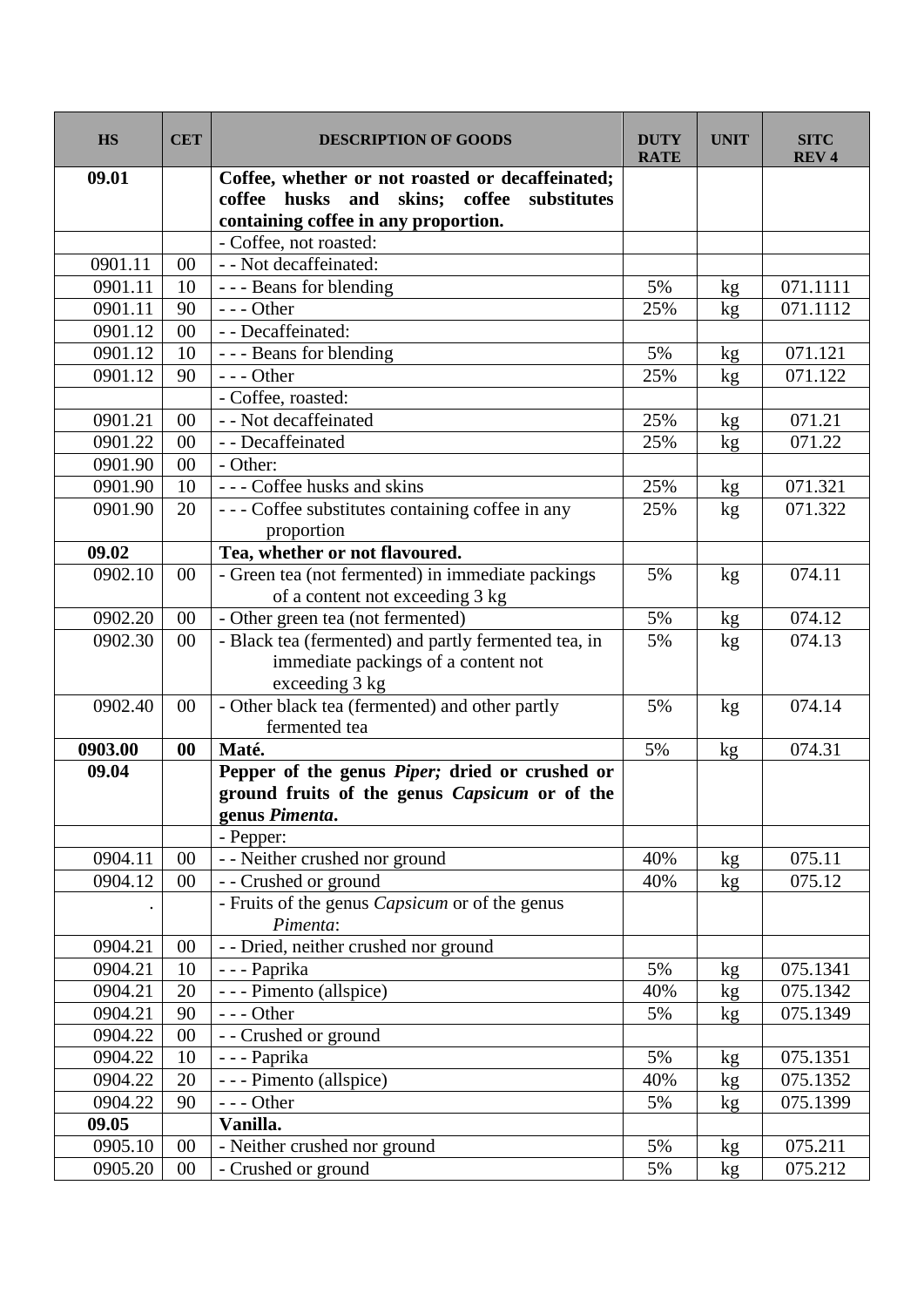| <b>HS</b> | <b>CET</b> | <b>DESCRIPTION OF GOODS</b>                                     | <b>DUTY</b><br><b>RATE</b> | <b>UNIT</b>   | <b>SITC</b><br><b>REV4</b> |
|-----------|------------|-----------------------------------------------------------------|----------------------------|---------------|----------------------------|
| 09.06     |            | Cinnamon and cinnamon-tree flowers.                             |                            |               |                            |
|           |            | - Neither crushed nor ground:                                   |                            |               |                            |
| 0906.11   | 00         | - - Cinnamon (Cinnamomum zeylanicum Blume)                      | 40%                        | kg            | 075.221                    |
| 0906.19   | 00         | - - Other                                                       | 40%                        | kg            | 075.229                    |
| 0906.20   | 00         | - Crushed or ground                                             | 40%                        | kg            | 075.23                     |
| 09.07     |            | Cloves (whole fruit, cloves and stems).                         |                            |               |                            |
| 0907.10   | $00\,$     | - Neither crushed nor ground                                    | 40%                        | $\mathbf{kg}$ | 075.241                    |
| 0907.20   | 00         | - Crushed or ground                                             | 40%                        | kg            | 075.242                    |
| 09.08     |            | Nutmeg, mace and cardamoms.                                     |                            |               |                            |
|           |            | - Nutmeg                                                        |                            |               |                            |
| 0908.11   | $00\,$     | - - Neither crushed nor ground                                  | 40%                        | kg            | 075.251                    |
| 0908.12   | $00\,$     | - - Crushed or ground                                           | 40%                        | kg            | 075.251                    |
|           |            | - Mace                                                          |                            |               |                            |
| 0908.21   | $00\,$     | - - Neither crushed nor ground                                  | 40%                        | kg            | 075.2521                   |
| 0908.22   | 00         | - - Crushed or ground                                           | 40%                        | kg            | 075.2522                   |
|           |            | - Cardamoms                                                     |                            |               |                            |
| 0908.31   | 00         | - - Neither crushed nor ground                                  | 5%                         | kg            | 075.2531                   |
| 0908.32   | 00         | - - Crushed or ground                                           | 5%                         | kg            | 075.2532                   |
| 09.09     |            | Seeds of anise, badian, fennel, coriander, cumin or             |                            |               |                            |
|           |            | caraway; juniper berries.                                       |                            |               |                            |
|           |            | - Seeds of coriander                                            |                            |               |                            |
| 0909.21   | 00         | - - Neither crushed nor ground                                  | 5%                         | kg            | 075.2621                   |
| 0909.22   | 00         | - - Crushed or ground                                           | 5%                         | kg            | 075.2622                   |
|           |            | - Seeds of cumin                                                |                            |               |                            |
| 0909.31   | $00\,$     | - - Neither crushed nor ground                                  | 5%                         | kg            | 075.2631                   |
| 0909.32   | 00         | - - Crushed or ground                                           | 5%                         | kg            | 075.2632                   |
|           |            | - Seeds of anise, badian, caraway or fennel; juniper<br>berries |                            |               |                            |
| 0909.61   | $00\,$     | - - Neither crushed nor ground                                  | 5%                         | kg            | 075.2661                   |
| 0909.62   | $00\,$     | - - Crushed or ground                                           | 5%                         | kg            | 075.2662                   |
| 09.10     |            | Ginger, saffron, turmeric (curcuma), thyme, bay                 |                            |               |                            |
|           |            | leaves, curry and other spices.                                 |                            |               |                            |
|           |            | - Ginger                                                        |                            |               |                            |
| 0910.11   | 00         | - - Neither crushed nor ground                                  | 40%                        | kg            | 075.271                    |
| 0910.12   | 00         | - - Crushed or ground                                           | 40%                        | kg            | 075.272                    |
| 0910.20   | 00         | - Saffron                                                       | 40%                        | kg            | 075.281                    |
| 0910.30   | 00         | - Turmeric (curcuma)                                            | 40%                        | kg            | 075.291                    |
|           |            | - Other spices:                                                 |                            |               |                            |
| 0910.91   | 00         | - Mixtures referred to in Note 1 (b) to this Chapter            | 5%                         | kg            | 075.293                    |
| 0910.99   | $00\,$     | - - Other:                                                      |                            |               |                            |
| 0910.99   | 10         | $--$ Thyme                                                      | 40%                        | kg            | 075.294                    |
| 0910.99   | 20         | - - - Bay leaves                                                | 40%                        | kg            | 075.295                    |
| 0910.99   | 30         | $-- Curry$                                                      | 40%                        | kg            | 075.292                    |
| 0910.99   | 90         | $--$ Other                                                      | 5%                         | kg            | 075.299                    |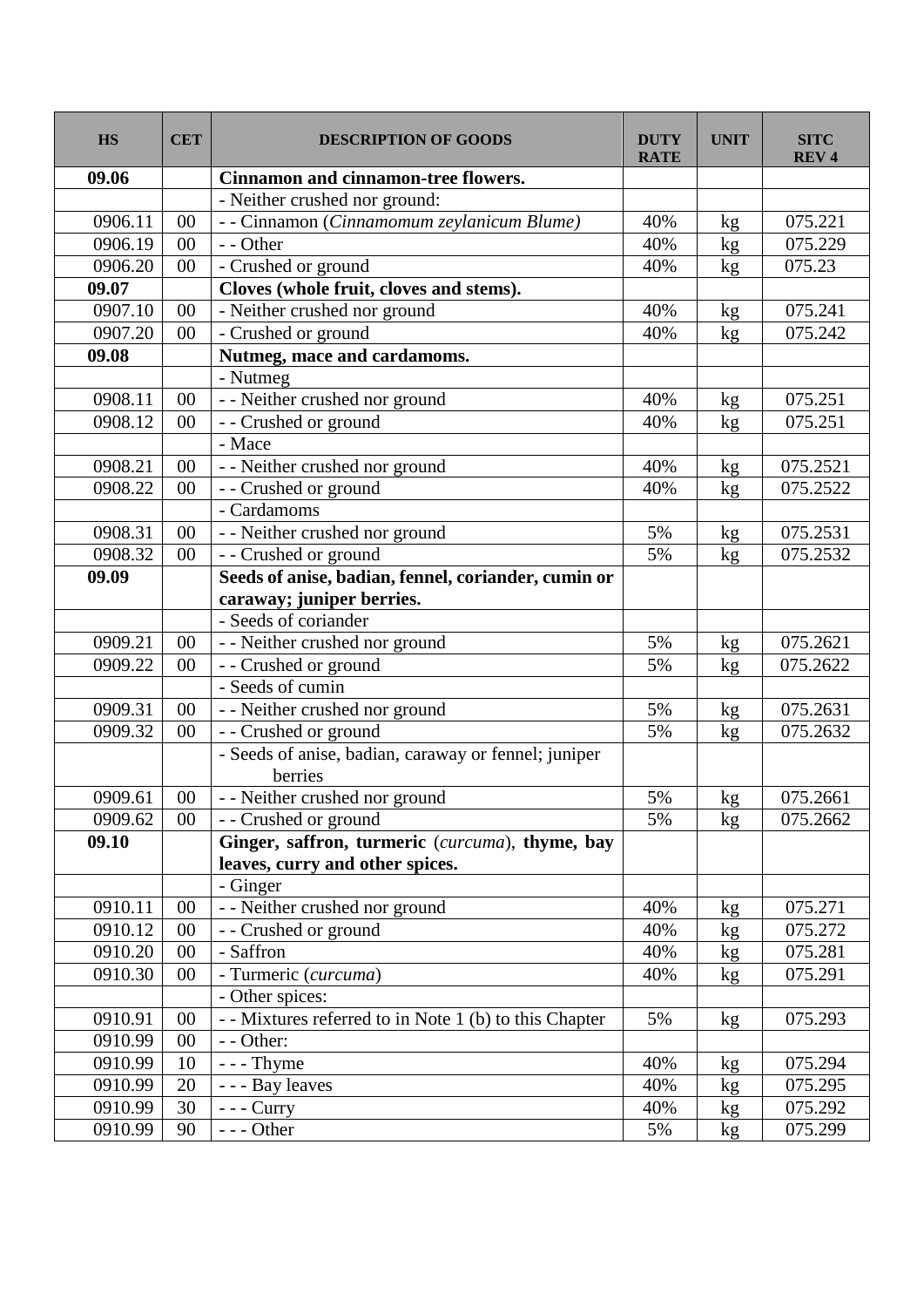# **CEREAL**

#### **Notes.**

1. (A) The products specified in the headings of this Chapter are to be classified in

those headings only if grains are present, whether or not in the ear or on the stalk.

- (B) The Chapter does not cover grains which have been hulled or otherwise worked. However, rice, husked, milled, polished, glazed, parboiled or broken remains classified in heading 10.06.
- 2. Heading 10.05 does not cover sweet corn (Chapter 7).

# **Subheading Note.**

1. The term "*durum wheat*" means wheat of the *Triticum durum* species and the hybrids derived from the inter-specific crossing of *Triticum durum* which have the same number (28) of chromosomes as that species.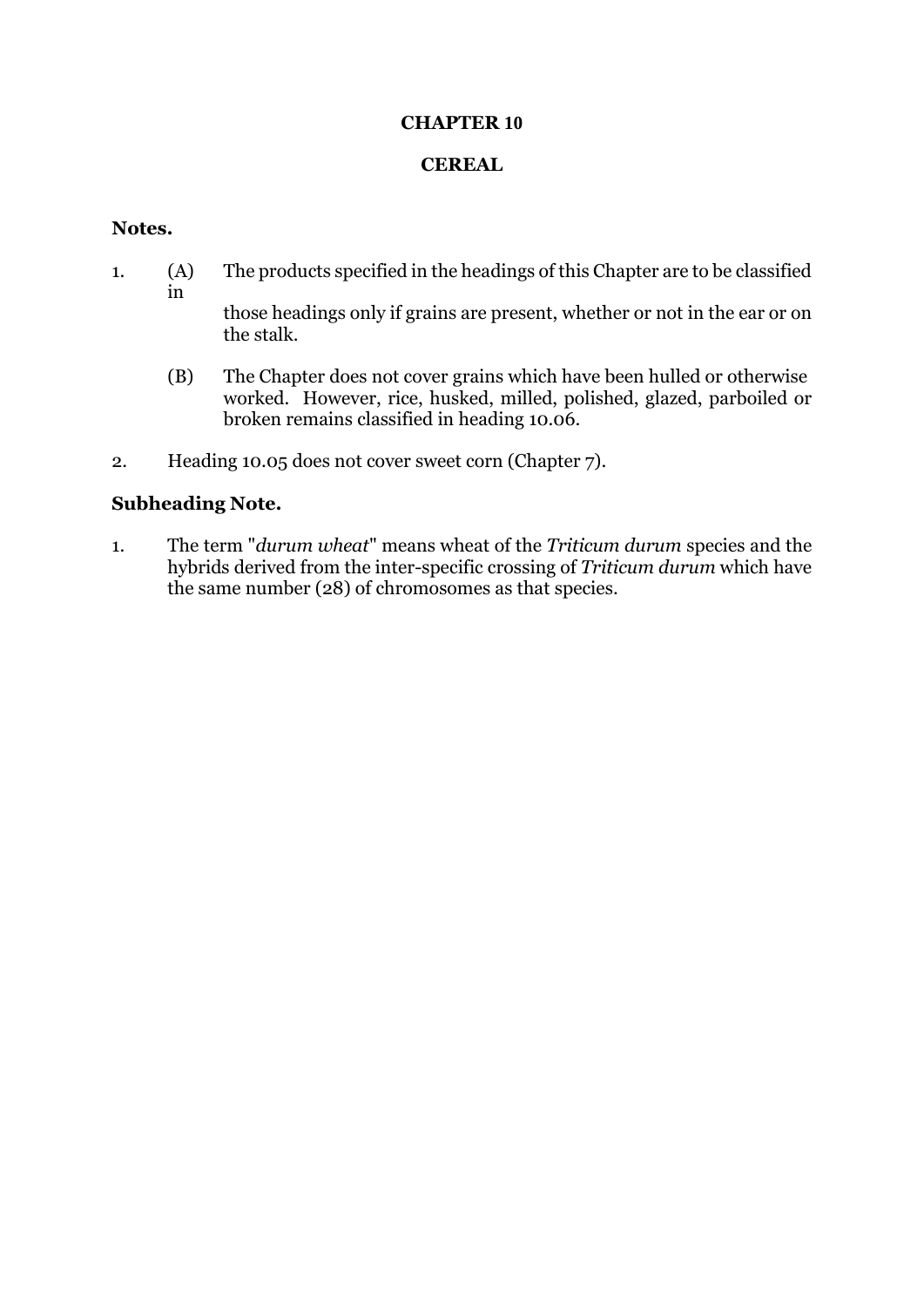| <b>HS</b> | <b>CET</b> | <b>DESCRIPTION OF GOODS</b>                                             | <b>DUTY</b><br><b>RATE</b> | <b>UNIT</b> | <b>SITC</b><br><b>REV4</b> |
|-----------|------------|-------------------------------------------------------------------------|----------------------------|-------------|----------------------------|
| 10.01     |            | Wheat and meslin.                                                       |                            |             |                            |
|           |            | - Durum wheat                                                           |                            |             |                            |
| 1001.11   | 00         | - - Seed                                                                | Free                       | kg          | 041.11                     |
| 1001.19   | 00         | - - Other                                                               | Free                       | kg          | 041.19                     |
|           |            | - Other                                                                 |                            |             |                            |
| 1001.91   | 00         | $-$ Seed                                                                | Free                       | kg          | 041.21                     |
| 1001.99   | 00         | - - Other                                                               | Free                       | kg          | 041.29                     |
| 10.02     |            | Rye.                                                                    |                            |             |                            |
| 1002.10   | 00         | - Seed                                                                  | Free                       | kg          | 045.11                     |
| 1002.90   | 00         | - Other                                                                 | Free                       | kg          | 045.19                     |
| 10.03     |            | Barley.                                                                 |                            |             |                            |
| 1003.10   | 00         | - Seed                                                                  | Free                       | kg          | 043.01                     |
| 1003.90   | 00         | - Other                                                                 | Free                       | kg          | 043.09                     |
| 10.04     |            | Oats.                                                                   |                            |             |                            |
| 1004.10   | 00         | - Seed                                                                  | Free                       | kg          | 04521                      |
| 1004.90   | 00         | - Other                                                                 | Free                       | kg          | 04529                      |
| 10.05     |            | Maize (corn).                                                           |                            |             |                            |
| 1005.10   | 00         | - Seed                                                                  | Free                       | kg          | 044.1                      |
| 1005.90   | $00\,$     | $-$ Other                                                               | 5%                         | kg          | 044.9                      |
| 10.06     |            | Rice.                                                                   |                            |             |                            |
| 1006.10   | 00         | - Rice in the husk (paddy or rough):                                    |                            |             |                            |
| 1006.10   | 10         | --- For sowing                                                          | Free                       | kg          | 042.11                     |
| 1006.10   | 90         | $--$ Other                                                              | 25%                        | kg          | 042.19                     |
| 1006.20   | 00         | - Husked (brown) rice:                                                  |                            |             |                            |
| 1006.20   | 20         | - - - Brown rice, not parboiled                                         | 25%                        | kg          | 042.25                     |
| 1006.20   | 30         | --- Parboiled brown rice, in packages for retail<br>sale                | 25%                        | kg          | 042.23                     |
| 1006.20   | 40         | --- Other parboiled brown rice                                          | 25%                        | kg          | 042.24                     |
| 1006.30   | $00\,$     | - Semi-milled or wholly milled rice, whether or not                     |                            |             |                            |
|           |            | polished or glazed:                                                     |                            |             |                            |
|           |            | - - - Semi-milled white rice:                                           |                            |             |                            |
| 1006.30   | 11         | - - - - In packages for retail sale                                     | 25%                        | kg          | 042.3181                   |
| 1006.30   | 12         | ---- In packages of not more than 10 kg, not for                        | 25%                        | kg          | 042.3182                   |
|           |            | retail sale                                                             |                            |             |                            |
| 1006.30   | 19         | $--- Other$                                                             | 25%                        | kg          | 042.3183                   |
| 1006.30   | 20         | --- Semi-milled parboiled rice:, in packages of not<br>more than 10 kg  | 25%                        | kg          | 042.313                    |
| 1006.30   | 30         | --- Other semi-milled parboiled rice                                    | 25%                        | kg          | 042.314                    |
|           |            | - - - Wholly milled white rice:                                         |                            |             |                            |
| 1006.30   | 41         | - - - - In packages for retail sale                                     | 25%                        | kg          | 042.3184                   |
| 1006.30   | 42         | ---- In packages of not more than 10 kg, not for                        | 25%                        | kg          | 042.3185                   |
|           |            | retail sale                                                             |                            |             |                            |
| 1006.30   | 49         | ---- Other wholly milled white rice                                     | 25%                        | kg          | 042.3186                   |
| 1006.30   | 50         | --- Wholly milled parboiled rice, in packages of<br>not more than 10 kg | 25%                        | kg          | 042.317                    |
| 1006.30   | 60         | --- Other wholly milled parboiled rice                                  | 25%                        | kg          | 042.319                    |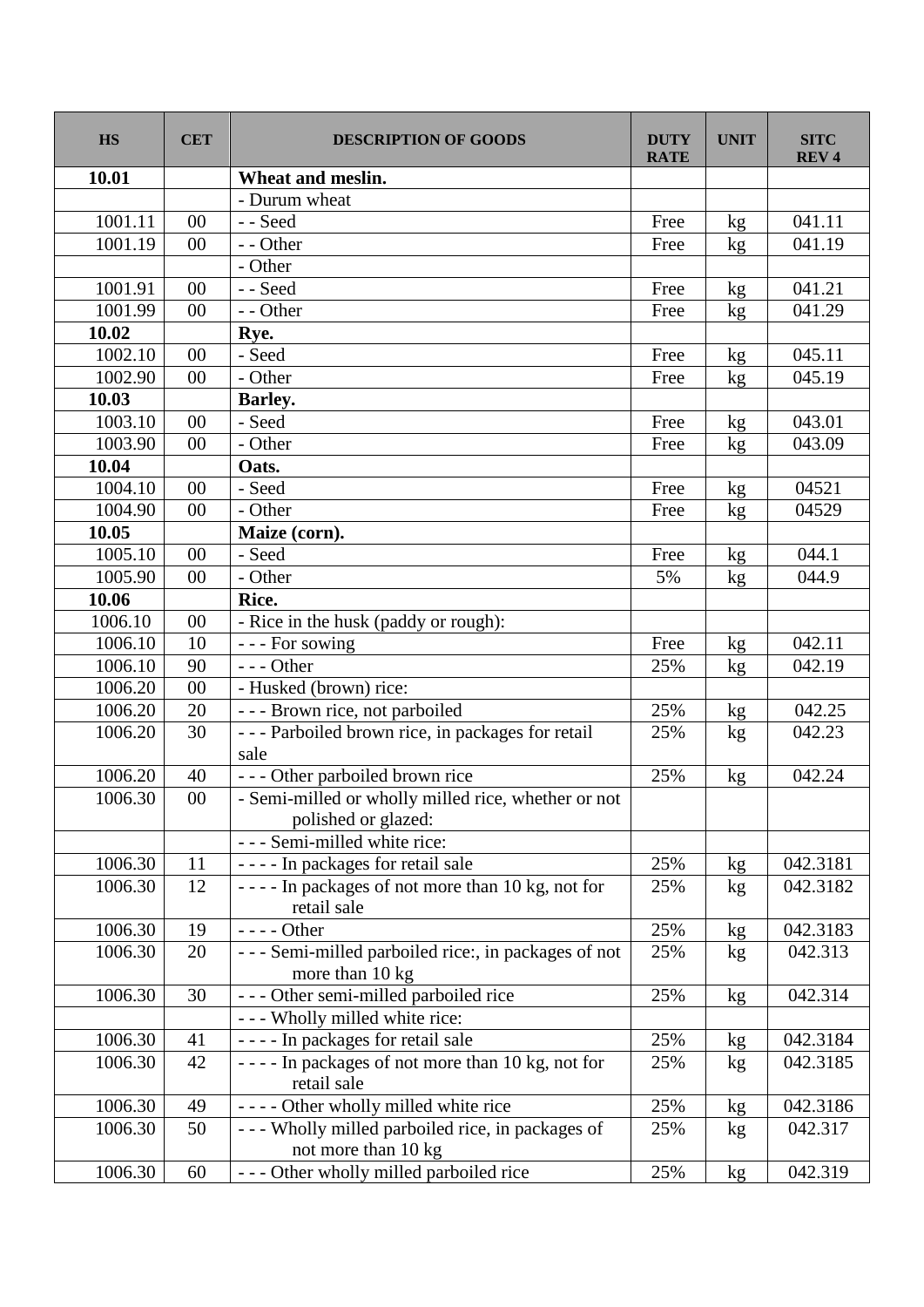| <b>HS</b> | <b>CET</b> | <b>DESCRIPTION OF GOODS</b>               | <b>DUTY</b><br><b>RATE</b> | <b>UNIT</b>     | <b>SITC</b><br><b>REV4</b> |
|-----------|------------|-------------------------------------------|----------------------------|-----------------|----------------------------|
| 1006.40   | $00\,$     | - Broken rice:                            |                            |                 |                            |
| 1006.40   | 10         | - - - In packages for retail sale         | 25%                        | kg <sub>1</sub> | 042.321                    |
| 1006.40   | 90         | - - - Other broken rice                   | 25%                        | kg <sub>1</sub> | 042.329                    |
| 10.07     |            | <b>Grain Sorghum.</b>                     |                            |                 |                            |
| 1007.10   | $00\,$     | - Seed                                    | Free                       | kg              | 045.31                     |
| 1007.90   | $00\,$     | - Other                                   | 40%                        | kg              | 045.39                     |
| 10.08     |            | Buckwheat, millet and canary seeds; other |                            |                 |                            |
|           |            | cereals.                                  |                            |                 |                            |
| 1008.10   | $00\,$     | - Buckwheat                               | Free                       | kg <sub>2</sub> | 045.92                     |
|           |            | - Millet:                                 |                            |                 |                            |
| 1008.21   | $00\,$     | - - Seed                                  | Free                       | kg              | 045.911                    |
| 1008.29   | $00\,$     | - - Other                                 | Free                       | kg              | 045.919                    |
| 1008.30   | $00\,$     | - Canary seeds                            | Free                       | kg              | 045.93                     |
| 1008.40   | $00\,$     | - Fonio (Digitaria spp.)                  | Free                       | kg              | 045.991                    |
| 1008.50   | $00\,$     | - Quinoa (Chenoposium quinoa)             | Free                       | kg              | 045.992                    |
| 1008.60   | $00\,$     | - Triticale                               | Free                       | kg              | 045.993                    |
| 1008.90   | $00\,$     | - Other cereals                           | Free                       | kg              | 045.999                    |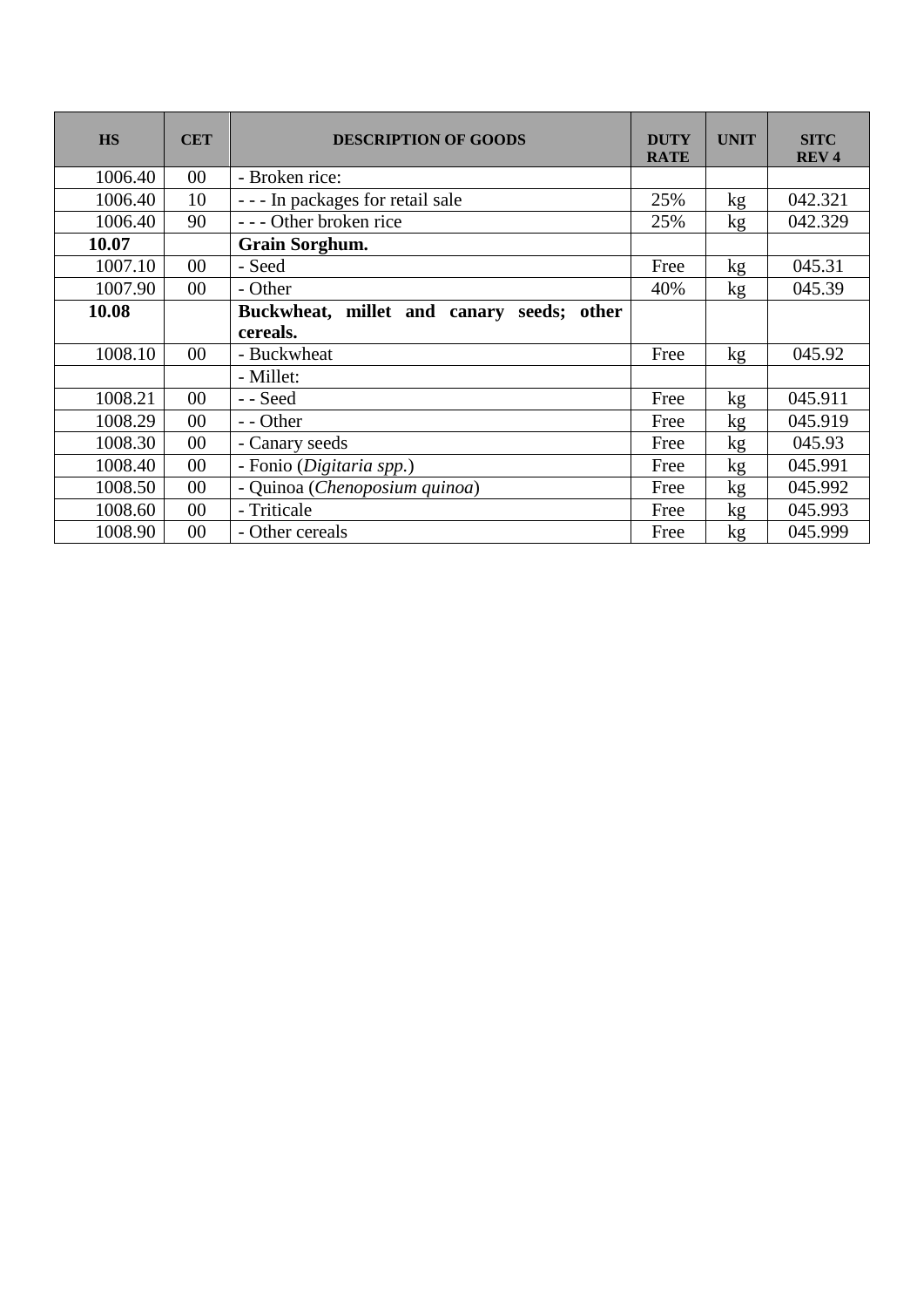# **PRODUCTS OF THE MILLING INDUSTRY; MALT; STARCHES; INULIN; WHEAT GLUTEN**

#### **Notes.**

- 1. This Chapter does not cover:
	- (a) Roasted malt put up as coffee substitutes (heading 09.01 or 21.01);
	- (b) Prepared flours, groats, meals or starches of heading 19.01;
	- (c) Corn flakes or other products of heading 19.04;
	- (d) Vegetables, prepared or preserved, of heading 20.01, 20.04 or 20.05;
	- (e) Pharmaceutical products (Chapter 30); or
	- (f) Starches having the character of perfumery, cosmetic or toilet preparations (Chapter 33).
- 2. (A) Products from the milling of the cereals listed in the table below fall in this

Chapter if they have, by weight on the dry product:

(a) a starch content (determined by the modified Ewers polarimetric method) exceeding that indicated in Column (2); and

(b) an ash content (after deduction of any added minerals) not exceeding

that indicated in Column (3).

Otherwise, they fall in heading 23.02. However, germ of cereals, whole, rolled, flaked or ground, is always classified in heading 11.04.

(B) Products falling in this Chapter under the above provisions shall be classified in heading 11.01 or 11.02 if the percentage passing through a woven metal wire cloth sieve with the aperture indicated in Column (4) or (5) is not less, by weight, than that shown against the cereal concerned.

Otherwise, they fall in heading 11.03 or 11.04.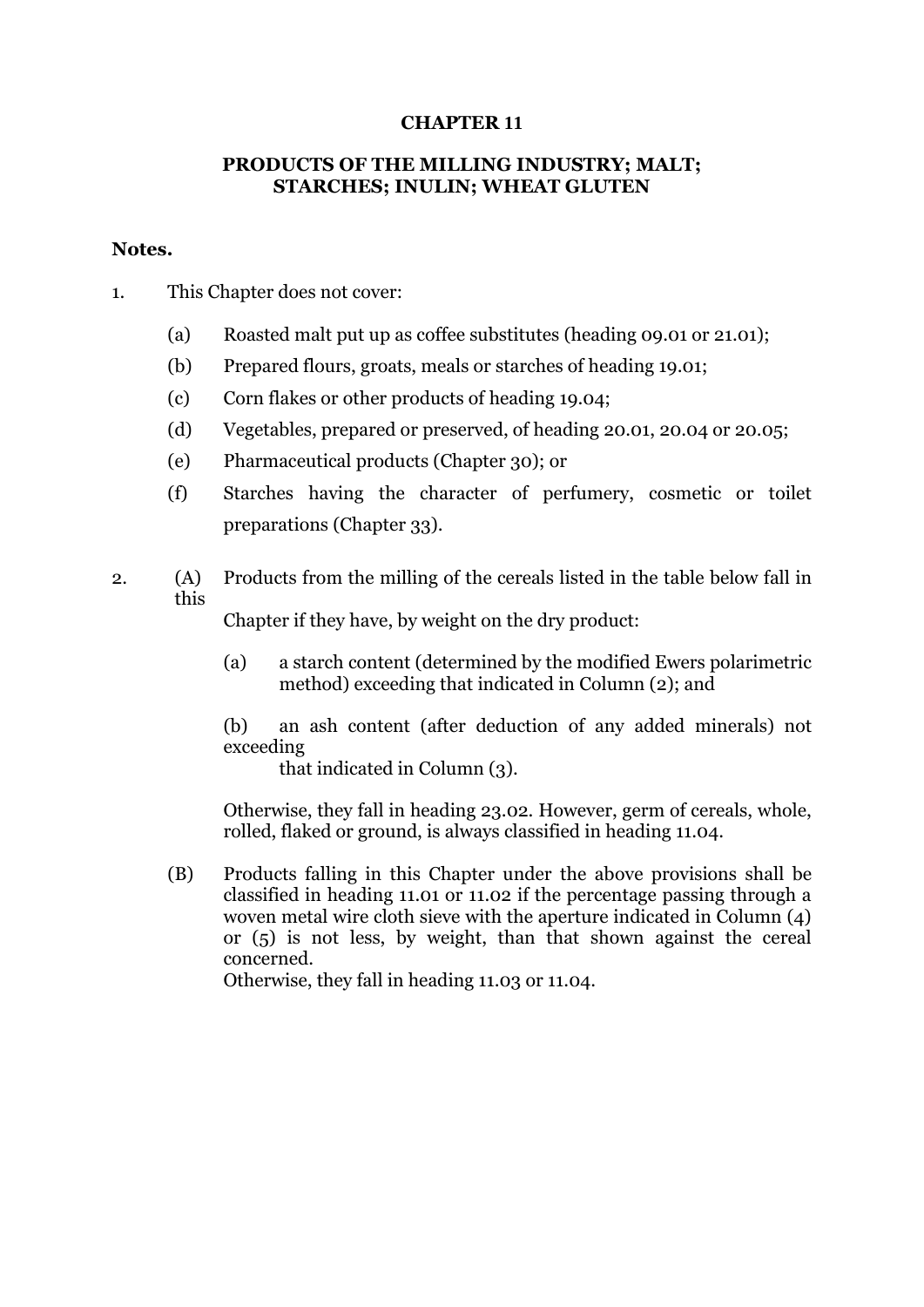|                                                                                 |                                      |                                                             | Rate of passage through a<br>sieve with an apperture of |                                     |  |  |
|---------------------------------------------------------------------------------|--------------------------------------|-------------------------------------------------------------|---------------------------------------------------------|-------------------------------------|--|--|
| Cereal<br>(1)                                                                   | Starch<br>Content<br>(2)             | Ash<br>Content<br>(3)                                       | 315 micrometres<br>(microns)<br>(4)                     | 500 micrometers<br>(microns)<br>(5) |  |  |
| Wheat and rye<br>Barley<br>Oats<br>Maize (corn) and grain sorghum.<br>$\ddotsc$ | 45 %<br>45 %<br>45 %<br>45 %<br>45 % | $2.5\%$<br>%<br>3<br>5<br>%<br>$\overline{2}$<br>%<br>1.6 % | 80%<br>80%<br>80%<br>80%                                | 90 %                                |  |  |
| $Rice$<br>Buckwheat                                                             | 45 %                                 | %<br>4                                                      | 80%                                                     |                                     |  |  |

- 3. For the purposes of heading 11.03, the terms "groats" and "meal" mean products obtained by the fragmentation of cereal grains of which:
	- (a) In the case of maize (corn) products, at least 95% by weight passes through a woven metal wire cloth sieve with an aperture of 2 mm.
	- (b) In the case of other cereal products, at least 95% by weight passes through a woven metal wire cloth sieve with an aperture of 1.25 mm.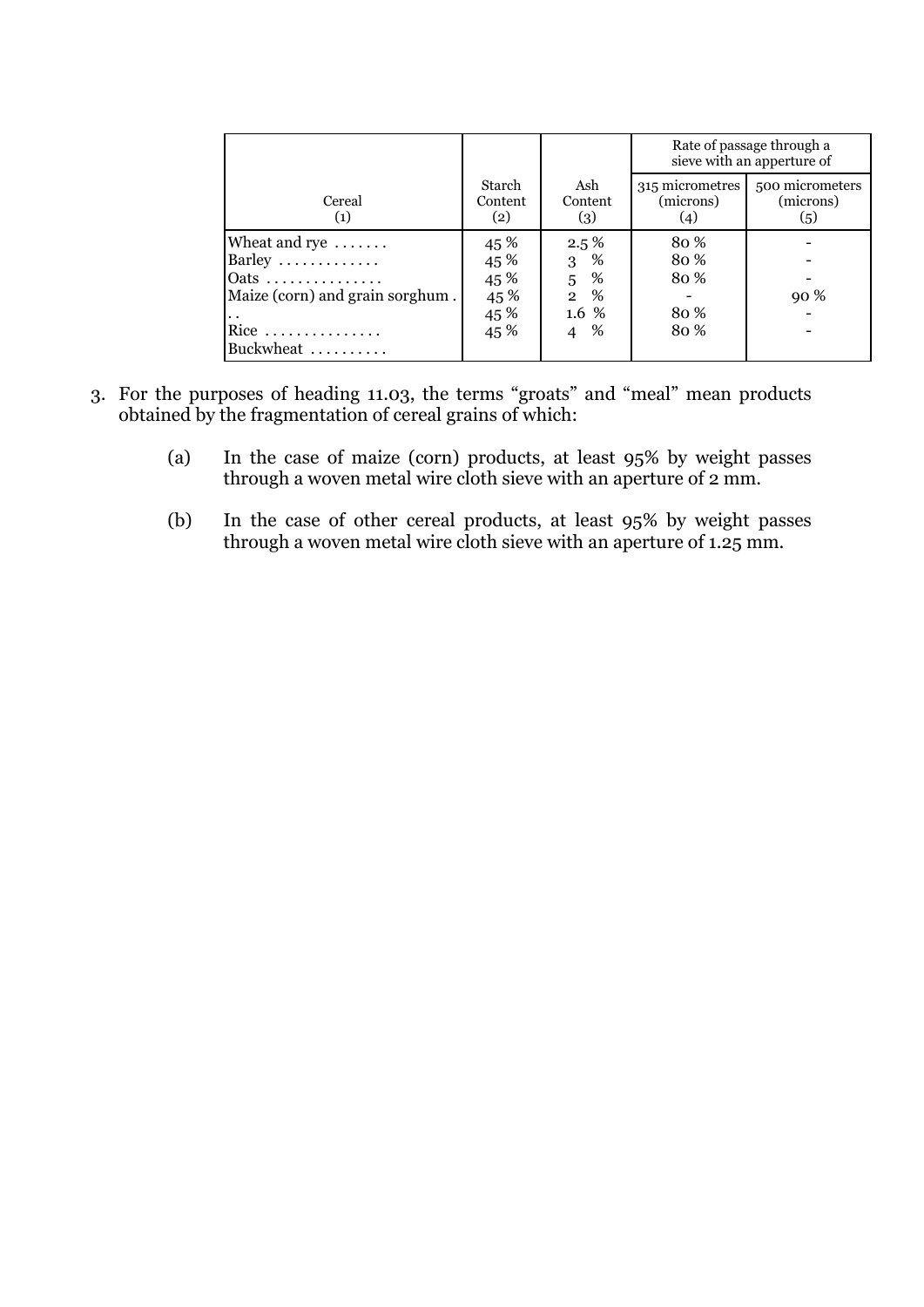| <b>HS</b> | <b>CET</b> | <b>DESCRIPTION OF GOODS</b>                                                                                                                                                                | <b>DUTY</b><br><b>RATE</b> | <b>UNIT</b> | <b>SITC</b><br><b>REV4</b> |
|-----------|------------|--------------------------------------------------------------------------------------------------------------------------------------------------------------------------------------------|----------------------------|-------------|----------------------------|
| 11.01     |            | Wheat or meslin flour.                                                                                                                                                                     |                            |             |                            |
| 1101.00   | 10         | --- Of durum wheat                                                                                                                                                                         | Free                       | kg          | 046.11                     |
| 1101.00   | 90         | $--$ Other                                                                                                                                                                                 | Free                       | kg          | 046.19                     |
| 11.02     |            | Cereal flours other than of wheat or meslin.                                                                                                                                               |                            |             |                            |
| 1102.20   | 00         | - Maize (corn) flour                                                                                                                                                                       | 5%                         | kg          | 047.11                     |
| 1102.90   | 00         | - Other:                                                                                                                                                                                   |                            |             |                            |
| 1102.90   | 10         | --- Rice flour                                                                                                                                                                             | 40%                        | kg          | 047.192                    |
| 1102.90   | 90         | $--$ Other                                                                                                                                                                                 | 5%                         | kg          | 047.199                    |
| 11.03     |            | Cereal groats, meal and pellets.                                                                                                                                                           |                            |             |                            |
|           |            | - Groats and meal:                                                                                                                                                                         |                            |             |                            |
| 1103.11   | $00\,$     | - - Of wheat                                                                                                                                                                               | Free                       | kg          | 046.2                      |
| 1103.13   | 00         | - - Of maize (corn)                                                                                                                                                                        | Free                       | kg          | 047.21                     |
| 1103.19   | $00\,$     | - - Of other cereals                                                                                                                                                                       | 5%                         | kg          | 047.22                     |
| 1103.20   | 00         | - Pellets                                                                                                                                                                                  | 5%                         | kg          | 047.23                     |
| 11.04     |            | Cereal grains otherwise worked (for example,<br>hulled, rolled, flaked, pearled, sliced or kibbled),<br>except rice of heading 10.06; germ of cereals,<br>whole, rolled, flaked or ground. |                            |             |                            |
|           |            | - Rolled or flaked grains:                                                                                                                                                                 |                            |             |                            |
| 1104.12   | $00\,$     | - - Of oats                                                                                                                                                                                | Free                       | kg          | 048.132                    |
| 1104.19   | $00\,$     | - - Of other cereals                                                                                                                                                                       | 5%                         | kg          | 048.139                    |
|           |            | - Other worked grains (for example, hulled, pearled,<br>sliced or kibbled):                                                                                                                |                            |             |                            |
| 1104.22   | $00\,$     | - - Of oats                                                                                                                                                                                | 5%                         | kg          | 048.142                    |
| 1104.23   | $00\,$     | - - Of maize (corn)                                                                                                                                                                        | Free                       | kg          | 048.143                    |
| 1104.29   | $00\,$     | - - Of other cereals                                                                                                                                                                       | 5%                         | kg          | 048.149                    |
| 1104.30   | 00         | - Germ of cereals, whole, rolled, flaked or ground                                                                                                                                         | 5%                         | kg          | 048.15                     |
| 11.05     |            | Flour, meal, powder, flakes, granules and pellets of<br>potatoes.                                                                                                                          |                            |             |                            |
| 1105.10   | 00         | - Flour, meal and powder                                                                                                                                                                   | 5%                         | kg          | 056.41                     |
| 1105.20   | 00         | - Flakes, granules and pellets                                                                                                                                                             | 5%                         | kg          | 056.42                     |
| 11.06     |            | Flour, meal and powder of the dried leguminous<br>vegetables of heading 07.13, of sago or of roots or<br>tubers of heading 07.14 or of the products of<br>Chapter 8.                       |                            |             |                            |
| 1106.10   | $00\,$     | - Of the dried leguminous vegetables of heading<br>07.13                                                                                                                                   | 5%                         | kg          | 056.46                     |
| 1106.20   | 00         | - Of sago or of roots or tubers of heading 07.14:                                                                                                                                          |                            |             |                            |
| 1106.20   | 10         | --- Of manioc (cassava)                                                                                                                                                                    | 40%                        | kg          | 056.471                    |
| 1106.20   | 20         | --- Arrowroot flour                                                                                                                                                                        | 40%                        | kg          | 056.472                    |
| 1106.20   | 90         | $--$ Other                                                                                                                                                                                 | 5%                         | kg          | 056.479                    |
| 1106.30   | $00\,$     | - Of the products of Chapter 8:                                                                                                                                                            |                            |             |                            |
| 1106.30   | 10         | - - - Banana flour                                                                                                                                                                         | 40%                        | kg          | 056.481                    |
| 1106.30   | 20         | - - - Plantain flour                                                                                                                                                                       | 40%                        | kg          | 056.482                    |
| 1106.30   | 30         | --- Coconut Flour                                                                                                                                                                          | 40%                        | kg          | 056.483                    |
| 1106.30   | 90         | $--$ Other                                                                                                                                                                                 | 5%                         | kg          | 056.489                    |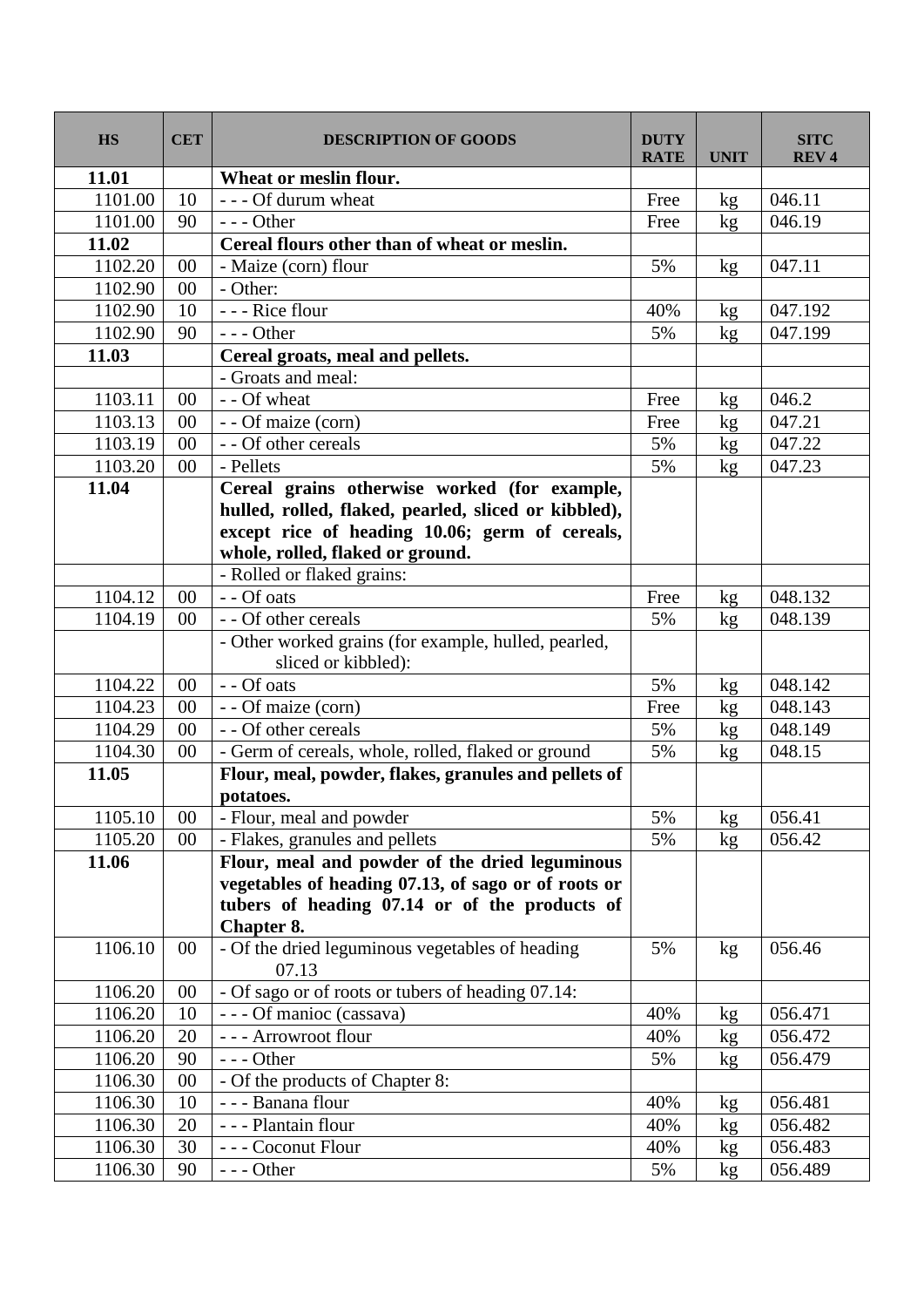| <b>HS</b> | <b>CET</b> | <b>DESCRIPTION OF GOODS</b>         | <b>DUTY</b> |             | <b>SITC</b> |
|-----------|------------|-------------------------------------|-------------|-------------|-------------|
| 11.07     |            | Malt, whether or not roasted.       | <b>RATE</b> | <b>UNIT</b> | <b>REV4</b> |
| 1107.10   | $00\,$     | - Not roasted:                      |             |             |             |
| 1107.10   | 10         | - - - Malt flour                    | Free        | kg          | 048.21      |
| 1107.10   | 90         | $--$ Other                          | Free        | kg          | 048.22      |
| 1107.20   | $00\,$     | - Roasted:                          |             |             |             |
| 1107.20   | 10         | - - - Malt flour                    | Free        | kg          | 048.23      |
| 1107.20   | 90         | $--$ Other                          | Free        | kg          | 048.29      |
| 11.08     |            | <b>Starches</b> ; inulin.           |             |             |             |
|           |            | - Starches:                         |             |             |             |
| 1108.11   | $00\,$     | - - Wheat starch                    | 5%          | kg          | 592.11      |
| 1108.12   | $00\,$     | - - Maize (corn) starch             | 5%          | kg          | 592.12      |
| 1108.13   | $00\,$     | - - Potato starch                   | 5%          | kg          | 592.13      |
| 1108.14   | $00\,$     | - - Manioc (cassava) starch         | 5%          | kg          | 592.14      |
|           |            | - - Other starches:                 |             |             |             |
| 1108.19   | 10         | --- Arrowroot starch                | 40%         | kg          | 592.151     |
| 1108.19   | 90         | $--$ Other                          | 5%          | kg          | 592.159     |
| 1108.20   | $00\,$     | - Inulin                            | 5%          | kg          | 592.16      |
| 1109.00   | $\bf{00}$  | Wheat gluten, whether or not dried. | 5%          | kg          | 592.17      |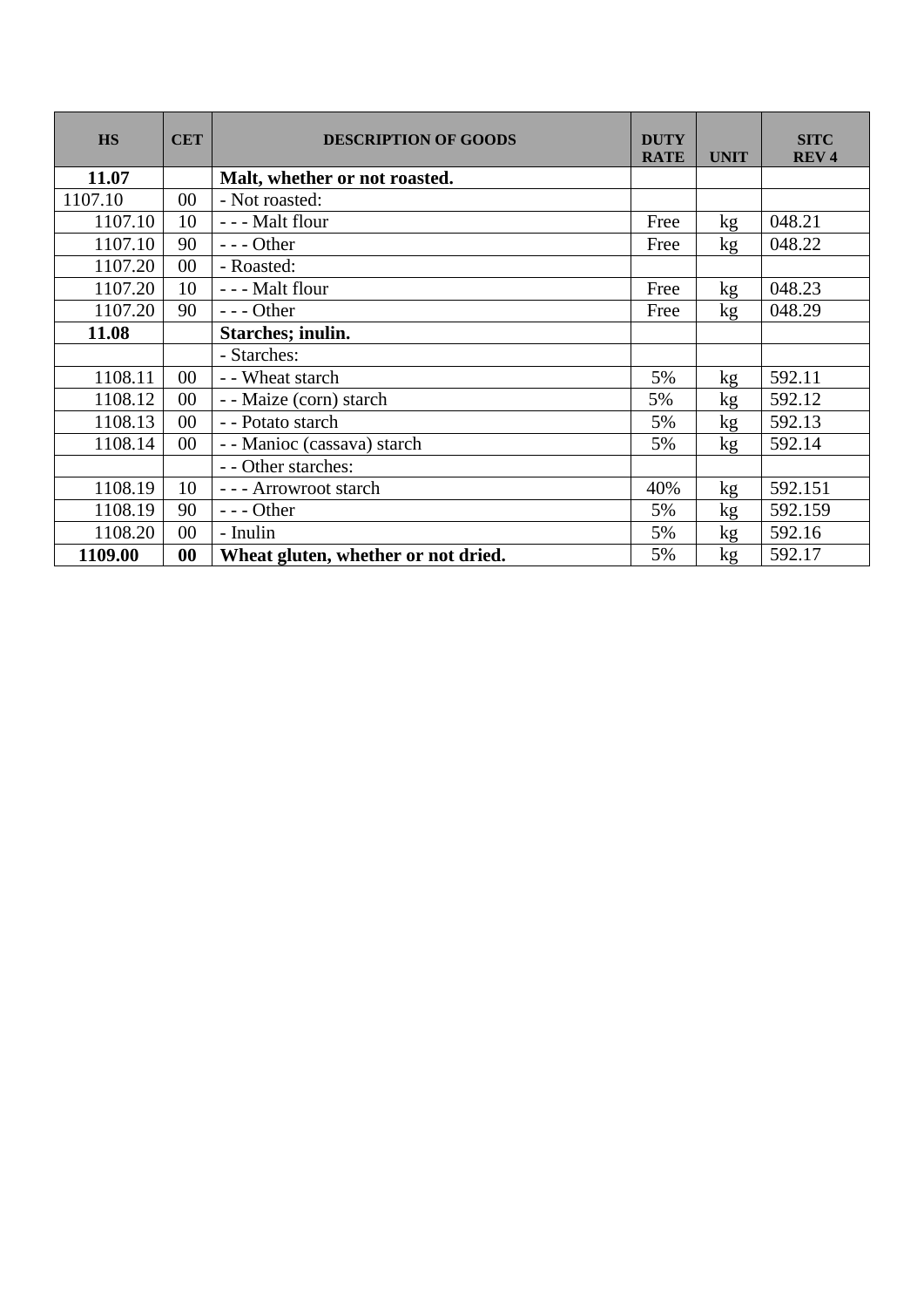### **OIL SEEDS AND OLEAGINOUS FRUITS; MISCELLANEOUS GRAINS, SEEDS AND FRUIT; INDUSTRIAL OR MEDICINAL PLANTS; STRAW AND FODDER**

#### **Notes.**

- 1. Heading 12.07 applies, *inter alia*, to palm nuts and kernels, cotton seeds, castor oil seeds, sesamum seeds, mustard seeds, safflower seeds, poppy seeds and shea nuts (karite nuts). It does not apply to products of heading 08.01 or 08.02 or to olives (Chapter 7 or Chapter 20).
- 2. Heading 12.08 applies not only to non-defatted flours and meals but also to flours and meals which have been partially defatted or defatted and wholly or partially refatted with their original oils. It does not, however, apply to residues of headings 23.04 to 23.06.
- 4. For the purposes of heading 12.09, beet seeds, grass and other herbage seeds, seeds of ornamental flowers, vegetable seeds, seeds of forest trees, seeds of fruit trees, seeds of vetches (other than those of the species *Vicia faba*) or of lupines are to be regarded as "seeds of a kind used for sowing".

Heading 12.09 does not, however, apply to the following even if for sowing:

- (a) Leguminous vegetables or sweet corn (Chapter 7);
- (b) Spices or other products of Chapter 9;
- (c) Cereals (Chapter 10); or
- (d) Products of headings 12.01 to 12.07 or 12.11.
- 5. Heading 12.11 applies, *inter alia*, to the following plants or parts thereof: basil, borage, ginseng, hyssop, liquorice, all species of mint, rosemary, rue, sage and wormwood.

Heading 12.11 does not, however, apply to:

- (a) Medicaments of Chapter 30;
- (b) Perfumery, cosmetic or toilet preparations of Chapter 33; or
- (c) Insecticides, fungicides, herbicides, disinfectants or similar products of heading 38.08.
- 6. For the purposes of heading 12.12, the term "seaweeds and other algae" does not include:
	- (a) Dead single-cell micro-organisms of heading 21.02;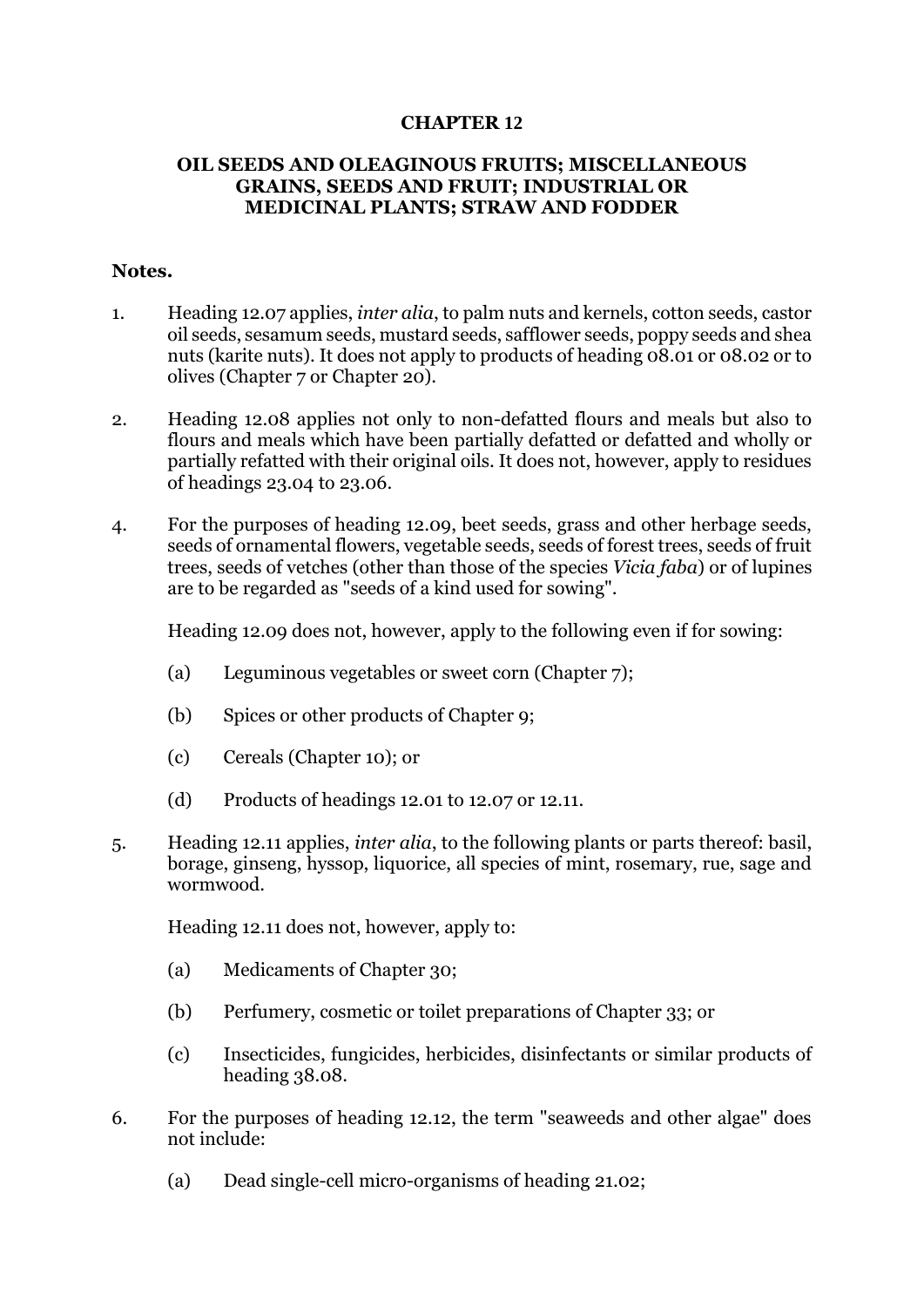- (b) Cultures of micro-organisms of heading 30.02; or
- (c) Fertilisers of heading 31.01 or 31.05.

# **1. Subheading Note.**

1. For the purposes of subheading 1205.10, the expression "low erucic acid, rape or colza seeds" means rape or colza seeds yielding a fixed oil which has an erucic acid content of less than 2% by weight and yielding a solid component which contains less than 30 micromoles of glucosinolates per gram.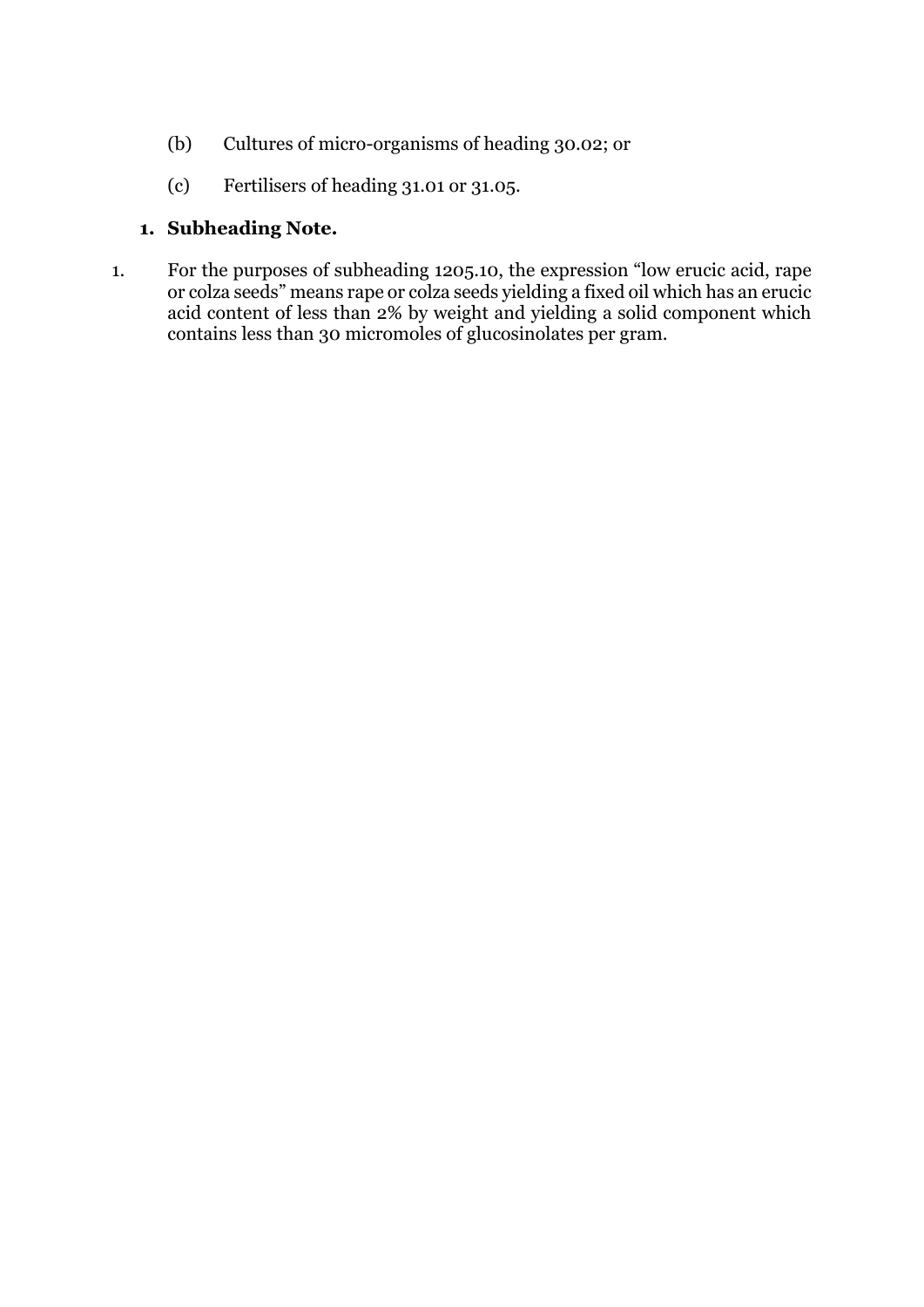| <b>HS</b> | <b>CET</b> | <b>DESCRIPTION OF GOODS</b>                                                        | <b>DUTY</b><br><b>RATE</b> | <b>UNIT</b> | <b>SITC</b><br><b>REV4</b> |
|-----------|------------|------------------------------------------------------------------------------------|----------------------------|-------------|----------------------------|
| 12.01     |            | Soya beans, whether or not broken.                                                 |                            |             |                            |
| 1201.10   | 00         | - Seed:                                                                            |                            |             |                            |
| 1201.10   | 10         | --- For sowing                                                                     | Free                       | kg          | 222.21                     |
| 1201.10   | 90         | $--$ Other                                                                         | Free                       | kg          | 222.291                    |
| 1201.90   | 00         | - Other                                                                            | Free                       | kg          | 222.299                    |
| 12.02     |            | Ground-nuts, not roasted or otherwise cooked,<br>whether or not shelled or broken. |                            |             |                            |
| 1202.30   | 00         | - Seed:                                                                            |                            |             |                            |
| 1202.30   | 10         | --- For sowing                                                                     | Free                       | kg          | 222.121                    |
| 1202.30   | 90         | $--$ Other                                                                         | 40%                        | kg          | 222.129                    |
|           |            | - Other                                                                            |                            |             |                            |
| 1202.41   | 00         | - - In shell                                                                       | 40%                        | kg          | 222.11                     |
| 1202.42   | 00         | - - Shelled, whether or not broken                                                 | 40%                        | kg          | 222.129                    |
| 1203.00   | 00         | Copra.                                                                             | 40%                        | kg          | 223.1                      |
| 12.04     |            | Linseed, whether or not broken.                                                    |                            |             |                            |
| 1204.00   | 10         | --- For sowing                                                                     | Free                       | kg          | 223.41                     |
| 1204.00   | 90         | $--$ Other                                                                         | Free                       | kg          | 223.49                     |
| 12.05     |            | Rape or colza seeds, whether or not broken.                                        |                            |             |                            |
| 1205.10   | 00         | - Low erucic acid rape or colza seeds:                                             |                            |             |                            |
| 1205.10   | 10         | --- For sowing                                                                     | Free                       | kg          | 222.611                    |
| 1205.10   | 20         | $--$ Other                                                                         | Free                       | kg          | 222.612                    |
| 1205.90   | 00         | - Other                                                                            | Free                       | kg          | 222.619                    |
| 12.06     |            | Sunflower seeds, whether or not broken.                                            |                            |             |                            |
| 1206.00   | 10         | --- For sowing                                                                     | Free                       | kg          | 222.41                     |
| 1206.00   | 90         | $--$ Other                                                                         | Free                       | kg          | 222.49                     |
| 12.07     |            | Other oil seeds and oleaginous fruits, whether or<br>not broken.                   |                            |             |                            |
| 1207.10   | 00         | - Palm nuts and kernels:                                                           |                            |             |                            |
| 1207.10   | 10         | - - - For sowing                                                                   | Free                       | kg          | 223.721                    |
| 1207.10   | 90         | --- Other                                                                          | Free                       | kg          | 223.722                    |
|           |            | - Cotton seeds:                                                                    |                            |             |                            |
| 1207.21   | 00         | - - Seeds:                                                                         |                            |             |                            |
| 1207.21   | 10         | --- For sowing                                                                     | Free                       | kg          | 222.31                     |
| 1207.21   | 90         | $--$ Other                                                                         | Free                       | kg          | 222.39                     |
| 1207.29   | 00         | - - Other                                                                          | Free                       | kg          | 223.39                     |
| 1207.30   | $00\,$     | - Castor oil seeds:                                                                |                            |             |                            |
| 1207.30   | 10         | --- For sowing                                                                     | Free                       | kg          | 223.741                    |
| 1207.30   | 90         | $--- Other$                                                                        | Free                       | kg          | 223.749                    |
| 1207.40   | $00\,$     | - Sesamum seeds:                                                                   |                            |             |                            |
| 1207.40   | 10         | --- For sowing                                                                     | Free                       | kg          | 222.51                     |
| 1207.40   | 90         | $--$ Other                                                                         | Free                       | kg          | 222.59                     |
| 1207.50   | 00         | - Mustard seeds:                                                                   |                            |             |                            |
| 1207.50   | 10         | --- For sowing                                                                     | Free                       | kg          | 222.621                    |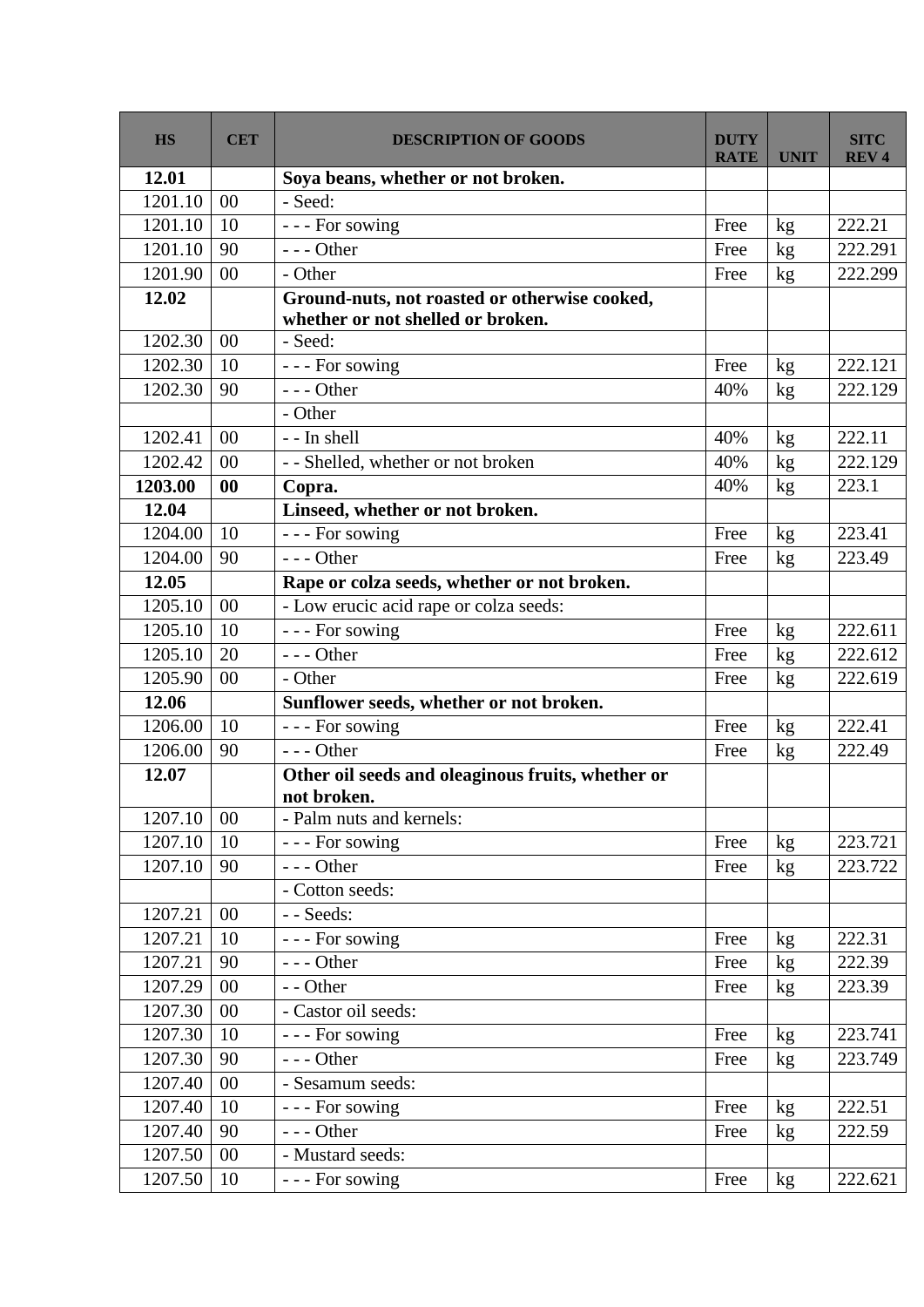| <b>HS</b> | <b>CET</b> | <b>DESCRIPTION OF GOODS</b>                                                                       | <b>DUTY</b><br><b>RATE</b> | <b>UNIT</b> | <b>SITC</b><br><b>REV4</b> |
|-----------|------------|---------------------------------------------------------------------------------------------------|----------------------------|-------------|----------------------------|
| 1207.50   | 90         | $--$ Other                                                                                        | Free                       | kg          | 222.629                    |
| 1207.60   | 00         | - Safflower (Carthamus tinctorius seeds):                                                         |                            |             |                            |
| 1207.60   | 10         | --- For sowing                                                                                    | Free                       | kg          | 223.751                    |
| 1207.60   | 90         | $--$ Other                                                                                        | Free                       | kg          | 223.759                    |
| 1207.70   | 00         | - Melon seeds:                                                                                    |                            |             |                            |
| 1207.70   | 10         | --- For sowing                                                                                    | Free                       | kg          | 223.761                    |
| 1207.70   | 90         | $--$ Other                                                                                        | Free                       | kg          | 223.769                    |
|           |            | - Other                                                                                           |                            |             |                            |
| 1207.91   | 00         | - - Poppy seeds                                                                                   |                            |             |                            |
| 1207.91   | 10         | --- For sowing                                                                                    | Free                       | kg          | 223.711                    |
| 1207.91   | 90         | $--$ Other                                                                                        | Free                       | kg          | 223.719                    |
| 1207.99   | 00         | - - Other:                                                                                        |                            |             |                            |
| 1207.99   | 10         | --- For sowing                                                                                    | Free                       | kg          | 223.73                     |
| 1207.99   | 90         | $--$ Other                                                                                        | Free                       | kg          | 223.79                     |
| 12.08     |            | Flours and meals of oil seeds or oleaginous fruits,                                               |                            |             |                            |
|           |            | other than those of mustard.                                                                      |                            |             |                            |
| 1208.10   | 00         | - Of soya beans                                                                                   | 15%                        | kg          | 223.91                     |
| 1208.90   | 00         | - Other:                                                                                          |                            |             |                            |
| 1208.90   | 10         | - - - Of ground-nuts                                                                              | Free                       | kg          | 223.92                     |
| 1208.90   | 20         | --- Of copra                                                                                      | 15%                        | kg          | 223.93                     |
| 1208.90   | 30         | --- Of palm nuts or kernels                                                                       | Free                       | kg          | 223.94                     |
| 1208.90   | 40         | --- Of linseed                                                                                    | Free                       | kg          | 223.95                     |
| 1208.90   | 50         | --- Of cotton seeds                                                                               | Free                       | kg          | 223.96                     |
| 1208.90   | 60         | --- Of castor oil seeds                                                                           | Free                       | kg          | 223.97                     |
| 1208.90   | 90         | $--$ Other                                                                                        | Free                       | kg          | 223.99                     |
| 12.09     |            | Seeds, fruit and spores, of a kind used for sowing.                                               |                            |             |                            |
| 1209.10   | 00         | - Sugar beet seeds                                                                                | Free                       | kg          | 292.51                     |
|           |            | - Seeds of forage plants:                                                                         |                            |             |                            |
| 1209.21   | $00\,$     | - - Lucerne (alfalfa) seeds                                                                       | Free                       | kg          | 292.521                    |
| 1209.22   | $00\,$     | - - Clover (Trifolium spp.) seeds                                                                 | Free                       | kg          | 292.522                    |
| 1209.23   | 00         | - - Fescue seeds                                                                                  | Free                       | kg          | 292.523                    |
| 1209.24   | 00         | - - Kentucky blue grass (Poa pratensis L.) seeds                                                  | Free                       | kg          | 292.524                    |
| 1209.25   | $00\,$     | - - Rye grass (Lolium multiflorum Lam., Lolium<br>perenne L.) seeds                               | Free                       | kg          | 292.525                    |
| 1209.29   | $00\,$     | - - Other                                                                                         | Free                       | kg          | 292.529                    |
| 1209.30   | $00\,$     | - Seeds of herbaceous plants cultivated principally for<br>their flowers                          | Free                       | kg          | 292.53                     |
|           |            | - Other:                                                                                          |                            |             |                            |
| 1209.91   | 00         | - - Vegetable seeds                                                                               | Free                       | kg          | 292.54                     |
| 1209.99   | $00\,$     | - - Other                                                                                         | Free                       | kg          | 292.59                     |
| 12.10     |            | Hop cones, fresh or dried, whether or not ground,<br>powdered or in the form of pellets; lupulin. |                            |             |                            |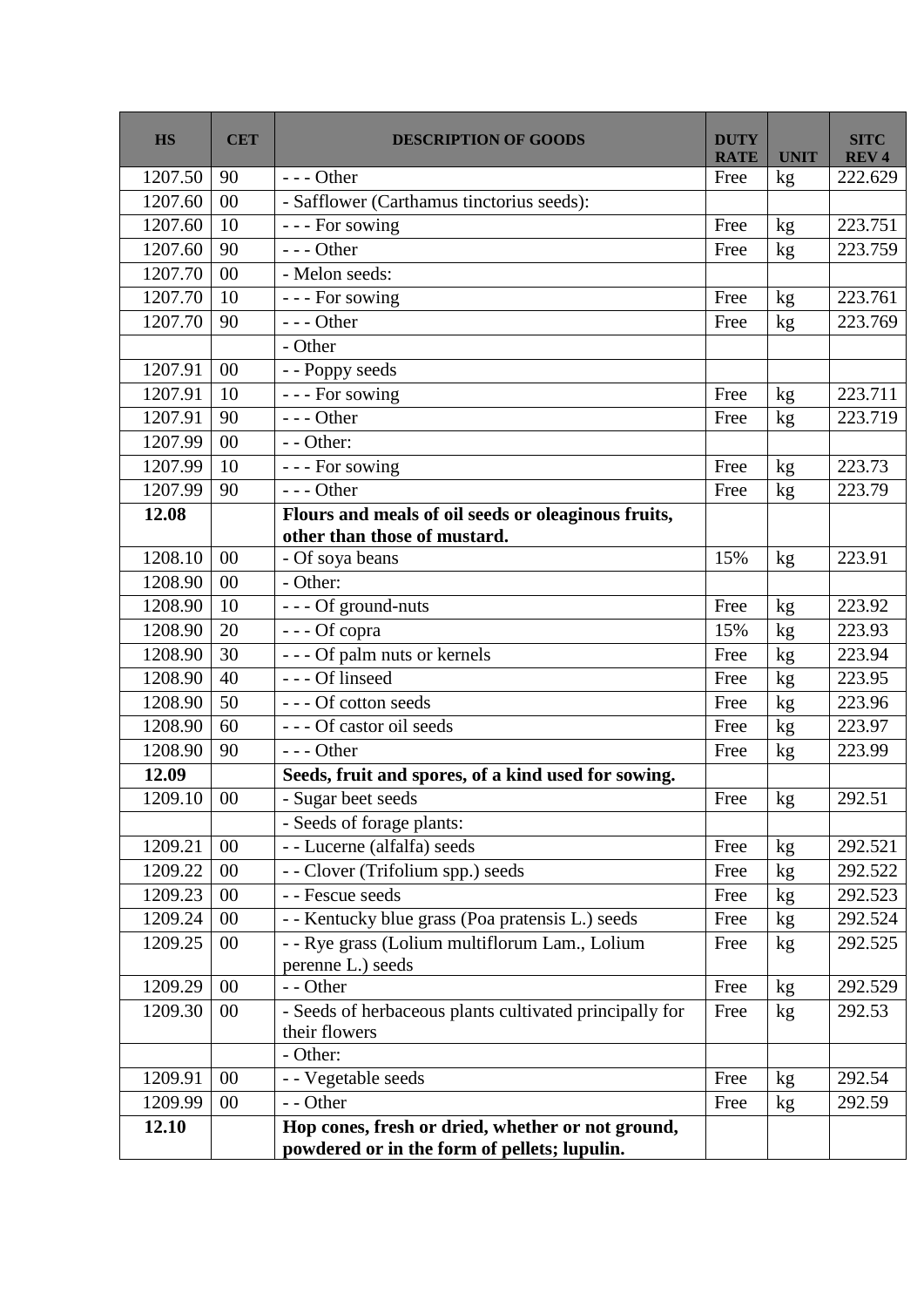| <b>HS</b> | <b>CET</b> | <b>DESCRIPTION OF GOODS</b>                                                                      | <b>DUTY</b><br><b>RATE</b> | <b>UNIT</b> | <b>SITC</b><br><b>REV4</b> |
|-----------|------------|--------------------------------------------------------------------------------------------------|----------------------------|-------------|----------------------------|
| 1210.10   | 00         | - Hop cones, neither ground nor powdered nor in the<br>form of pellets                           | Free                       | kg          | 054.841                    |
| 1210.20   | 00         | - Hop cones, ground, powdered or in the form of<br>pellets; lupulin                              | Free                       | kg          | 054.842                    |
| 12.11     |            | Plants and parts of plants (including seeds and                                                  |                            |             |                            |
|           |            | fruits), of a kind used primarily in perfumery, in                                               |                            |             |                            |
|           |            | pharmacy or for insecticidal, fungicidal or similar                                              |                            |             |                            |
|           |            | purposes, fresh, chilled, frozen or dried, whether or                                            |                            |             |                            |
|           |            | not cut, crushed or powdered.                                                                    |                            |             |                            |
| 1211.20   | 00         | - Ginseng roots                                                                                  | Free                       | kg          | 292.42                     |
| 1211.30   | 00         | - Coca leaf                                                                                      | Free                       | kg          | 292.495                    |
| 1211.40   | 00         | - Poppy straw                                                                                    | Free                       | kg          | 292.496                    |
| 1211.50   | 00         | - Ephedra                                                                                        | Free                       | kg          | 292.497                    |
| 1211.90   | 00         | - Other:                                                                                         |                            |             |                            |
| 1211.90   | 10         | - - - Tonka beans                                                                                | Free                       | kg          | 292.491                    |
| 1211.90   | 20         | - - - Sarsaparilla                                                                               | Free                       | kg          | 292.492                    |
| 1211.90   | 30         | - - - Aloe vera                                                                                  | Free                       | kg          | 292.493                    |
| 1211.90   | 40         | - - - Quassia chips                                                                              | Free                       | kg          | 292.494                    |
| 1211.90   | 90         | $--$ Other                                                                                       | Free                       | kg          | 292.499                    |
| 12.12     |            | Locust beans, seaweeds and other algae, sugar beet                                               |                            |             |                            |
|           |            | and sugar cane, fresh, chilled, frozen or dried,                                                 |                            |             |                            |
|           |            | whether or not ground; fruit stones and kernels and                                              |                            |             |                            |
|           |            | other vegetable products (including unroasted                                                    |                            |             |                            |
|           |            | chicory roots of the variety Cichorium intybus                                                   |                            |             |                            |
|           |            | sativum) of a kind used primarily for human<br>consumption, not elsewhere specified or included. |                            |             |                            |
|           |            | - Seaweeds and other algae                                                                       |                            |             |                            |
| 1212.21   | 00         | - - Fit for human consumption                                                                    | Free                       | kg          | 292.971                    |
| 1212.29   | 00         | - - Other                                                                                        | Free                       | kg          | 292.979                    |
|           |            | - Other:                                                                                         |                            |             |                            |
| 1212.91   | $00\,$     | - - Sugar beet                                                                                   | 10%                        | kg          | 054.87                     |
| 1212.92   | $00\,$     | - - Locust beans (carob)                                                                         | Free                       |             | 054.894                    |
| 1212.93   | $00\,$     | - - Sugar cane                                                                                   | 10%                        | kg<br>kg    | 054.891                    |
| 1212.94   | $00\,$     | - - Chicory roots                                                                                | Free                       | kg          | 954.892                    |
| 1212.99   | $00\,$     | - - Other                                                                                        |                            |             |                            |
| 1212.99   |            |                                                                                                  | 5%                         |             | 054.893                    |
|           | 20<br>90   | - - - Mauby bark<br>$--$ Other                                                                   |                            | kg          | 054.899                    |
| 1212.99   |            |                                                                                                  | Free                       | kg          |                            |
| 1213.00   | $\bf{00}$  | Cereal straw and husks, unprepared, whether or<br>not chopped, ground, pressed or in the form of | Free                       | kg          | 081.11                     |
|           |            | pellets.                                                                                         |                            |             |                            |
| 12.14     |            | Swedes, mangolds, fodder roots, hay, lucerne                                                     |                            |             |                            |
|           |            | (alfalfa), clover, sainfoin, forage kale, lupines,                                               |                            |             |                            |
|           |            | vetches and similar forage products, whether of not                                              |                            |             |                            |
|           |            | in the form of pellets.                                                                          |                            |             |                            |
| 1214.10   | $00\,$     | - Lucerne (alfalfa) meal and pellets                                                             | Free                       | kg          | 081.12                     |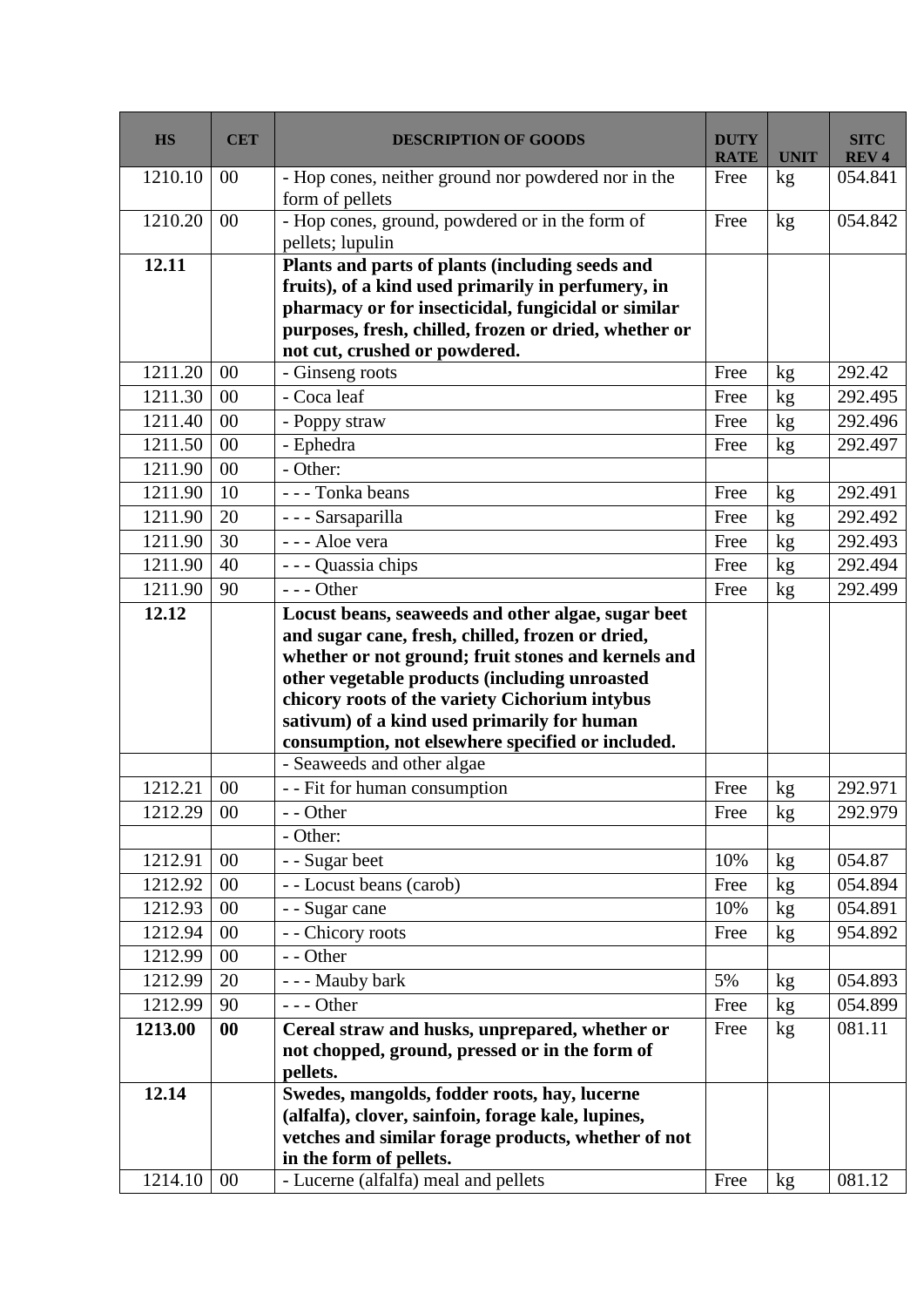| <b>HS</b> | חיםי<br>- 21 | <b>DESCRIPTION OF GOODS</b>       | <b>DUTY</b><br><b>RATE</b> | <b>UNIT</b> | SITC<br>REV 4 |
|-----------|--------------|-----------------------------------|----------------------------|-------------|---------------|
| 1214.90   | 00           | Other<br>$\overline{\phantom{0}}$ | Free                       | kg          | 081.13        |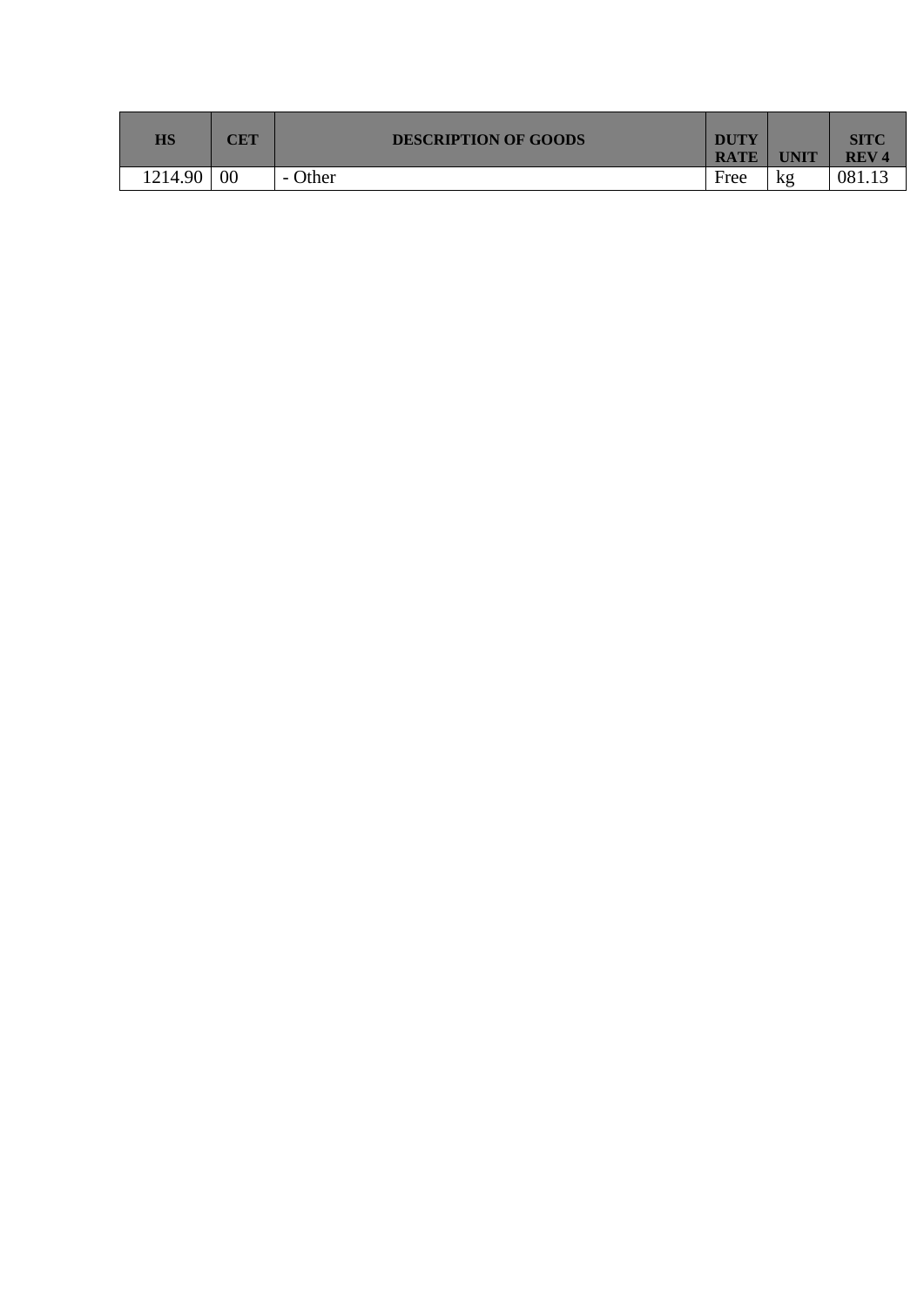## **LAC; GUMS, RESINS AND OTHER VEGETABLE SAPS AND EXTRACTS**

#### **Note.**

1. Heading 13.02 applies, *inter alia*, to liquorice extract and extract of pyrethrum, extract of hops, extract of aloes and opium.

The heading does not apply to:

- (a) Liquorice extract containing more than 10% by weight of sucrose or put up as confectionery (heading 17.04);
- (b) Malt extract (heading 19.01);
- (c) Extracts of coffee, tea or maté (heading 21.01);
- (d) Vegetable saps or extracts constituting alcoholic beverages (Chapter 22);
- (e) Camphor, glycyrrhizin or other products of heading 29.14 or 29.38;
- (f) Concentrates of poppy straw containing not less than 50% by weight of alkaloids (heading 29.39);
- (g) Medicaments of heading 30.03 or 30.04 or blood-grouping reagents (heading 30.06);
- (h) Tanning or dyeing extracts (heading 32.01 or 32.03);
- (ij) Essential oils, concretes, absolutes, resinoids, extracted oleoresins, aqueous distillates or aqueous solutions of essential oils or preparations based on odoriferous substances of a kind used for the manufacture of beverages (Chapter 33); or
- (k) Natural rubber, balata, gutta-percha, guayule, chicle or similar natural gums (heading 40.01).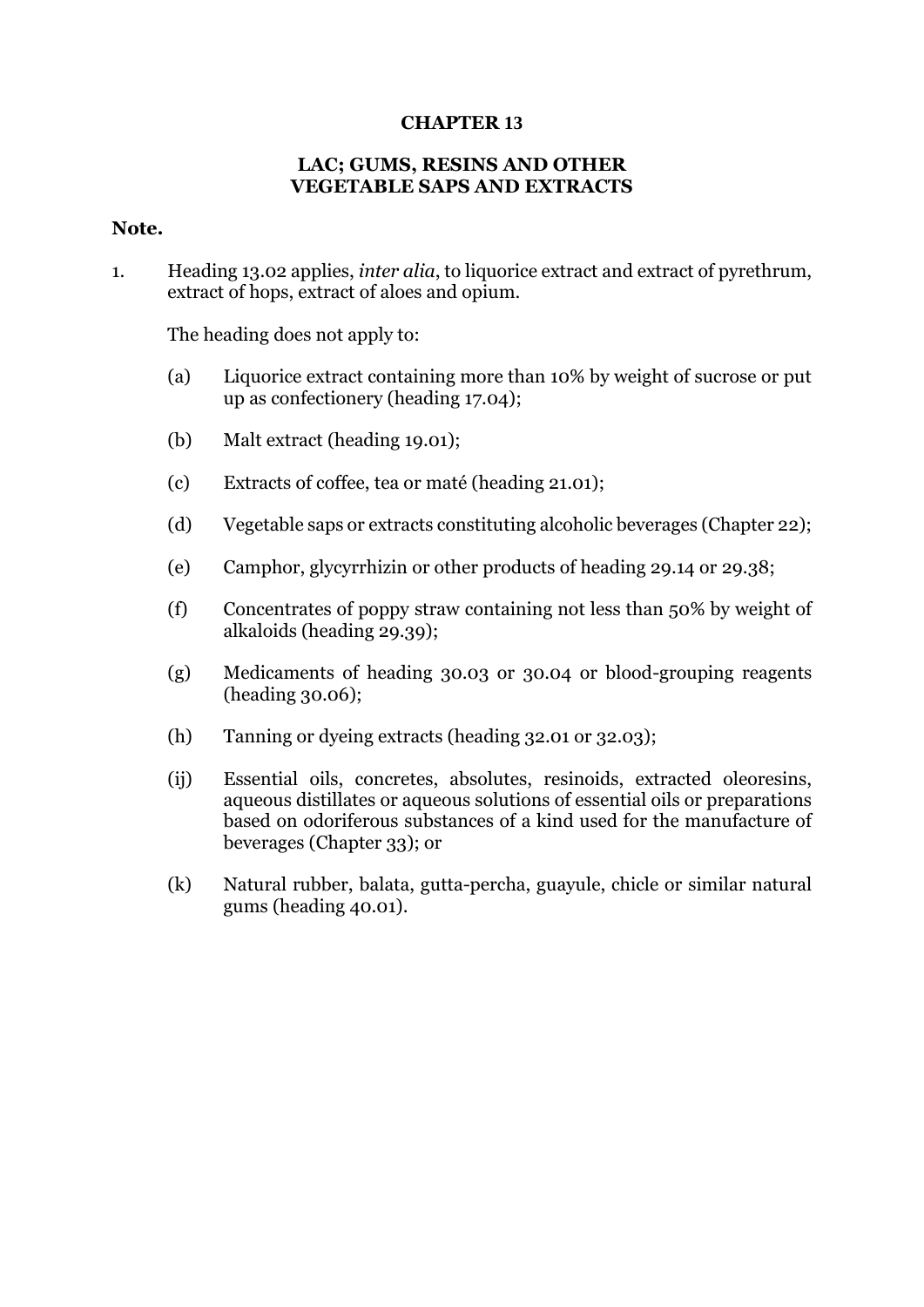| <b>HS</b> | <b>CET</b>     | <b>DESCRIPTION OF GOODS</b>                                                                                                                                                               | DUTY<br><b>RATE</b> | <b>UNIT</b>     | <b>SITC</b><br><b>REV4</b> |
|-----------|----------------|-------------------------------------------------------------------------------------------------------------------------------------------------------------------------------------------|---------------------|-----------------|----------------------------|
| 13.01     |                | Lac; natural gums, resins, gum-resins and oleoresin<br>(for example, balsams).                                                                                                            |                     |                 |                            |
| 1301.20   | 0 <sup>0</sup> | - Gum Arabic                                                                                                                                                                              | 5%                  | kg              | 292.22                     |
| 1301.90   | 00             | - Other:                                                                                                                                                                                  |                     |                 |                            |
| 1301.90   | 10             | - - - Gum-resins                                                                                                                                                                          | 5%                  | kg              | 292.291                    |
| 1301.90   | 90             | $- -$ Other                                                                                                                                                                               | 5%                  | kg              | 292.299                    |
| 13.02     |                | Vegetable saps and extracts; pectic substances,<br>pectinates and pectates; agar-agar and other<br>mucilages and thickeners, whether or not modified,<br>derived from vegetable products. |                     |                 |                            |
|           |                | - Vegetable saps and extracts:                                                                                                                                                            |                     |                 |                            |
| 1302.11   | 00             | - - Opium                                                                                                                                                                                 | 5%                  | kg              | 292.941                    |
| 1302.12   | 00             | - - Of liquorice                                                                                                                                                                          | 5%                  | kg              | 292.942                    |
| 1302.13   | 00             | - - Of hops                                                                                                                                                                               | 5%                  | kg              | 292.943                    |
| 1302.14   | $00\,$         | - - Of ephedra                                                                                                                                                                            | 5%                  | kg <sub>2</sub> | 292.944                    |
| 1302.19   | 00             | $-$ - Other:                                                                                                                                                                              |                     |                 |                            |
| 1302.19   | 10             | --- Aloe vera extract                                                                                                                                                                     | 15%                 | kg              | 292.945                    |
| 1302.19   | 90             | $- -$ Other                                                                                                                                                                               | 5%                  | kg              | 292.949                    |
| 1302.20   | 00             | - Pectic substances, pectinates and pectates                                                                                                                                              | 5%                  | kg              | 292.95                     |
|           |                | - Mucilages and thickeners, whether or not modified,<br>derived from vegetable products:                                                                                                  |                     |                 |                            |
| 1302.31   | 00             | - - Agar-agar                                                                                                                                                                             | 5%                  | kg              | 292.961                    |
| 1302.32   | $00\,$         | - - Mucilages and thickeners, whether or not modified,<br>derived from locust beans, locust bean seeds or guar<br>seeds                                                                   | 5%                  | kg              | 292.962                    |
| 1302.39   | $00\,$         | - - Other                                                                                                                                                                                 | 5%                  | kg              | 292.969                    |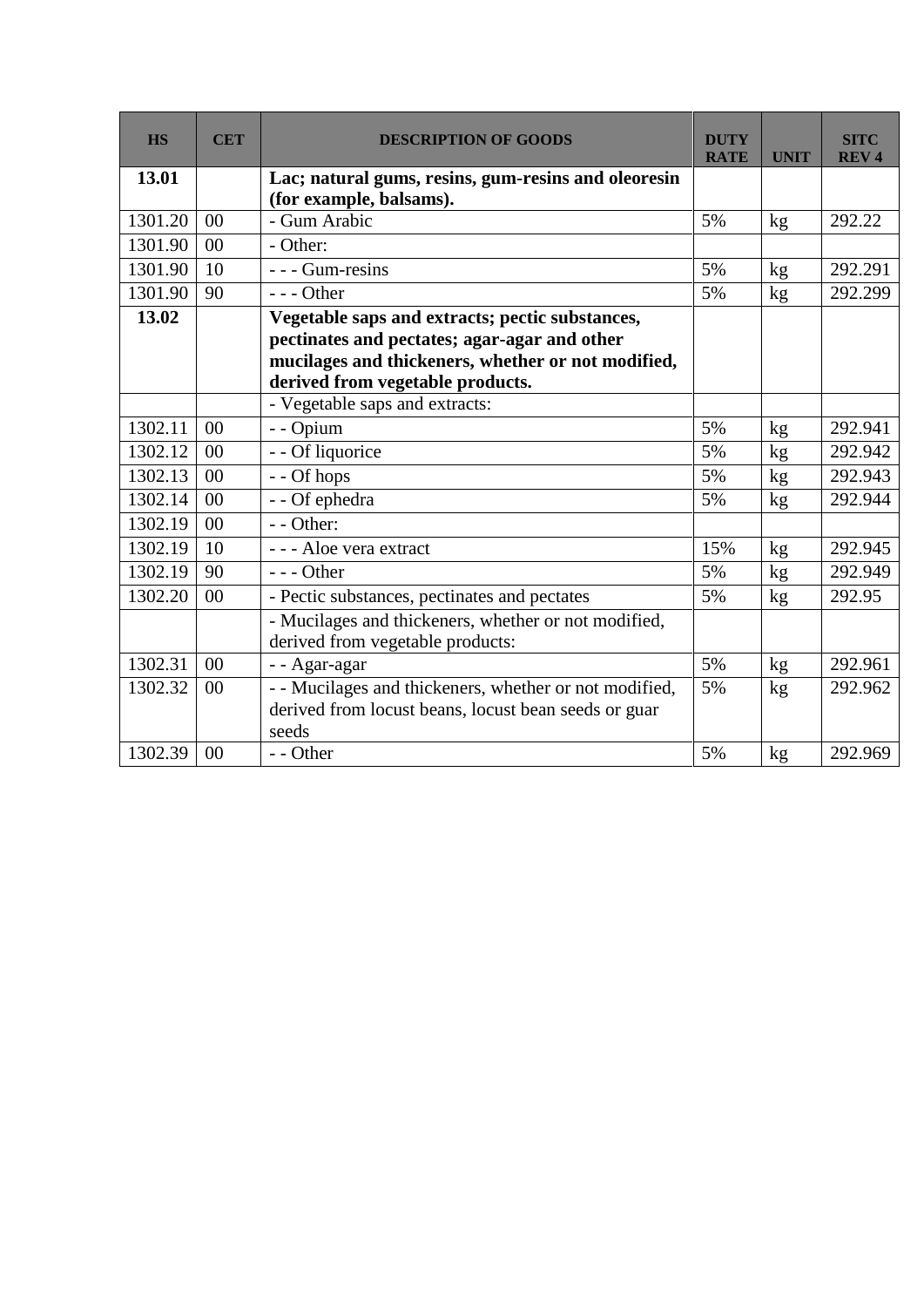## **VEGETABLE PLAITING MATERIALS; VEGETABLE PRODUCTS NOT ELSEWHERE SPECIFIED OR INCLUDED**

- 1. This Chapter does not cover the following products which are to be classified in Section XI: vegetable materials or fibres of vegetable materials of a kind used primarily in the manufacture of textiles, however prepared, or other vegetable materials which have undergone treatment so as to render them suitable for use only as textile materials.
- 2. Heading 14.01 applies, *inter alia*, to bamboos (whether or not split, sawn lengthwise, cut to length, rounded at the ends, bleached, rendered non-inflammable, polished or dyed), split osier, reeds and the like, to rattan cores and to drawn or split rattans. The heading does not apply to chipwood (heading 44.04).
- 3. Heading 14.04 does not apply to wood wool (heading 44.05) and prepared knots or tufts for broom or brush making (heading 96.03).